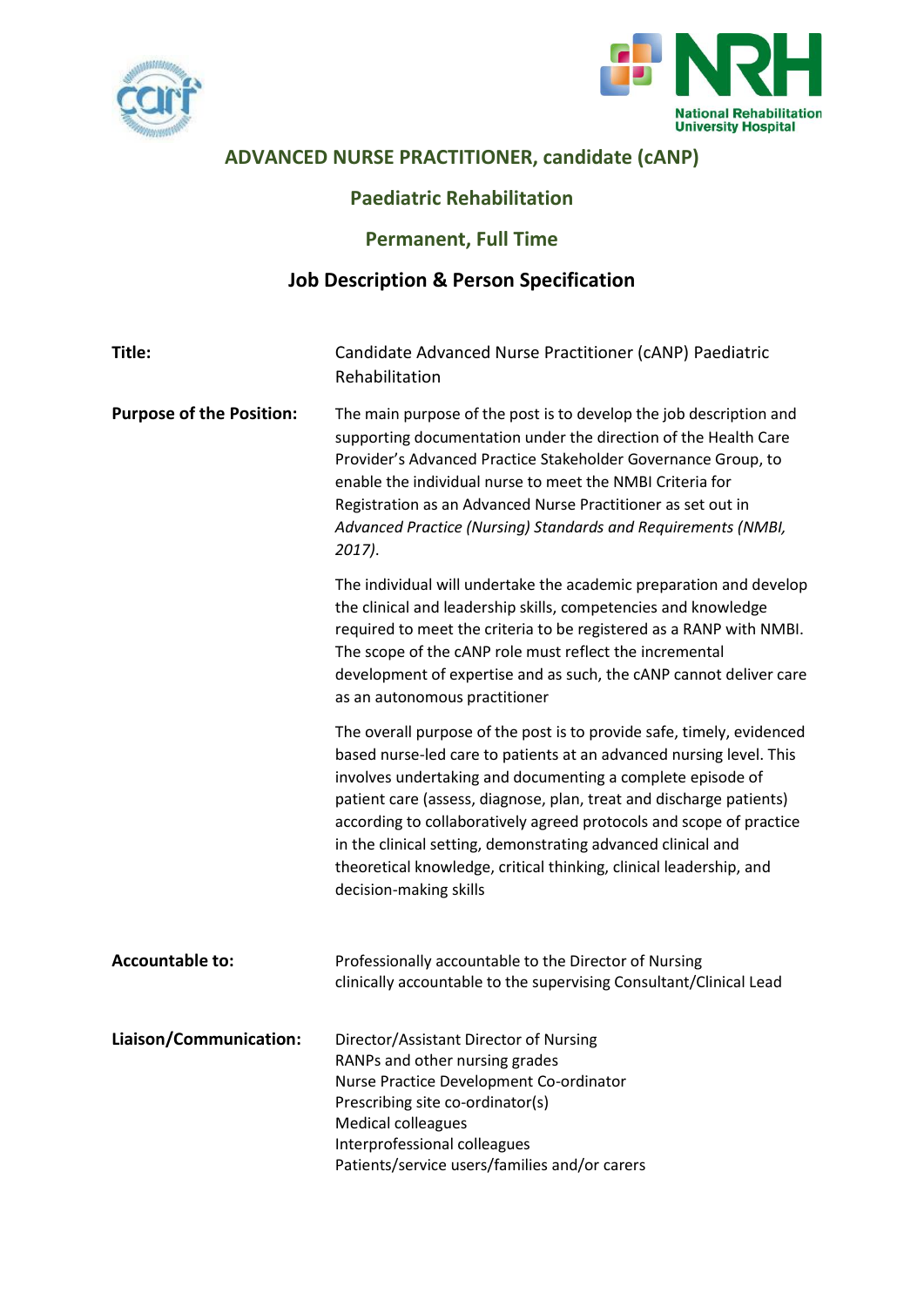



# **Job Specification, Terms and Conditions:**

# **Advanced Nurse Practitioner, candidate (cANP)**

| Job Title, Grade          | Advanced Nurse Practitioner, Candidate (cANP) (Paediatric Rehabilitation)                                                     |
|---------------------------|-------------------------------------------------------------------------------------------------------------------------------|
| and Grade Code            | Grade Code: 2272                                                                                                              |
|                           |                                                                                                                               |
|                           | The successful candidate will, on completion of the requirements set out in                                                   |
|                           | the section entitled Tenure, be appointed to the post of Registered Advanced<br><b>Nurse Practitioner</b>                     |
| Competition               | <b>CANP-NRH</b>                                                                                                               |
| Reference                 |                                                                                                                               |
| <b>Whole Time</b>         | 1.0 WTE                                                                                                                       |
| Equivalent                |                                                                                                                               |
| <b>Closing Date</b>       | 12 noon on Thursday 30 <sup>th</sup> June 2022                                                                                |
|                           |                                                                                                                               |
|                           |                                                                                                                               |
| Proposed                  | Interviews will be held as soon as possible after the closing date. Candidates                                                |
| Interview date(s)         | will normally be given at least one week's notice of interview. The timescale<br>may be reduced in exceptional circumstances. |
|                           |                                                                                                                               |
| <b>Taking up</b>          | Aligned to the ANP course start date                                                                                          |
| Appointment               |                                                                                                                               |
| <b>Duration of Post</b>   | The candidate ANP is required to progress to registration with Bord Altranais                                                 |
|                           | agus Cnáimhseachais na hÉireann (Nursing and Midwifery Board of Ireland)                                                      |
|                           | (NMBI) as a Registered Advanced Nurse Practitioner (RANP) within 3 years of                                                   |
|                           | commencement of this post.                                                                                                    |
| <b>Location of Post</b>   | Paediatric Programme                                                                                                          |
|                           | National Rehabilitation Hospital, Dublin                                                                                      |
|                           | National remit                                                                                                                |
| <b>Informal Inquiries</b> | Ms. Frances Campbell, Director of Nursing, National Rehabilitation Hospital                                                   |
|                           | Email: frances.campbell@nrh.ie<br>Tel: 01-2355970                                                                             |
| <b>HR Contact</b>         | Ms Shermain Conol, HR Department, NRH                                                                                         |
|                           | Email: shermain.conol@nrh.ie                                                                                                  |
|                           | Tel: 01-2355210                                                                                                               |
| <b>Details of Service</b> | The National Rehabiiltation Hospital is part of the Ireland East Hospital                                                     |
|                           | Group.                                                                                                                        |
|                           | Ireland East Hospital Group (IEHG), with its Academic Partner University                                                      |
|                           | College Dublin (UCD), is the largest and most diverse hospital group in terms                                                 |
|                           | of populations, budget, staffing, number of hospitals, geographical spread                                                    |
|                           | and number of Community Healthcare Organisations. IEHG aims to deliver                                                        |
|                           | consistently high-quality safe care, while transforming and integrating clinical                                              |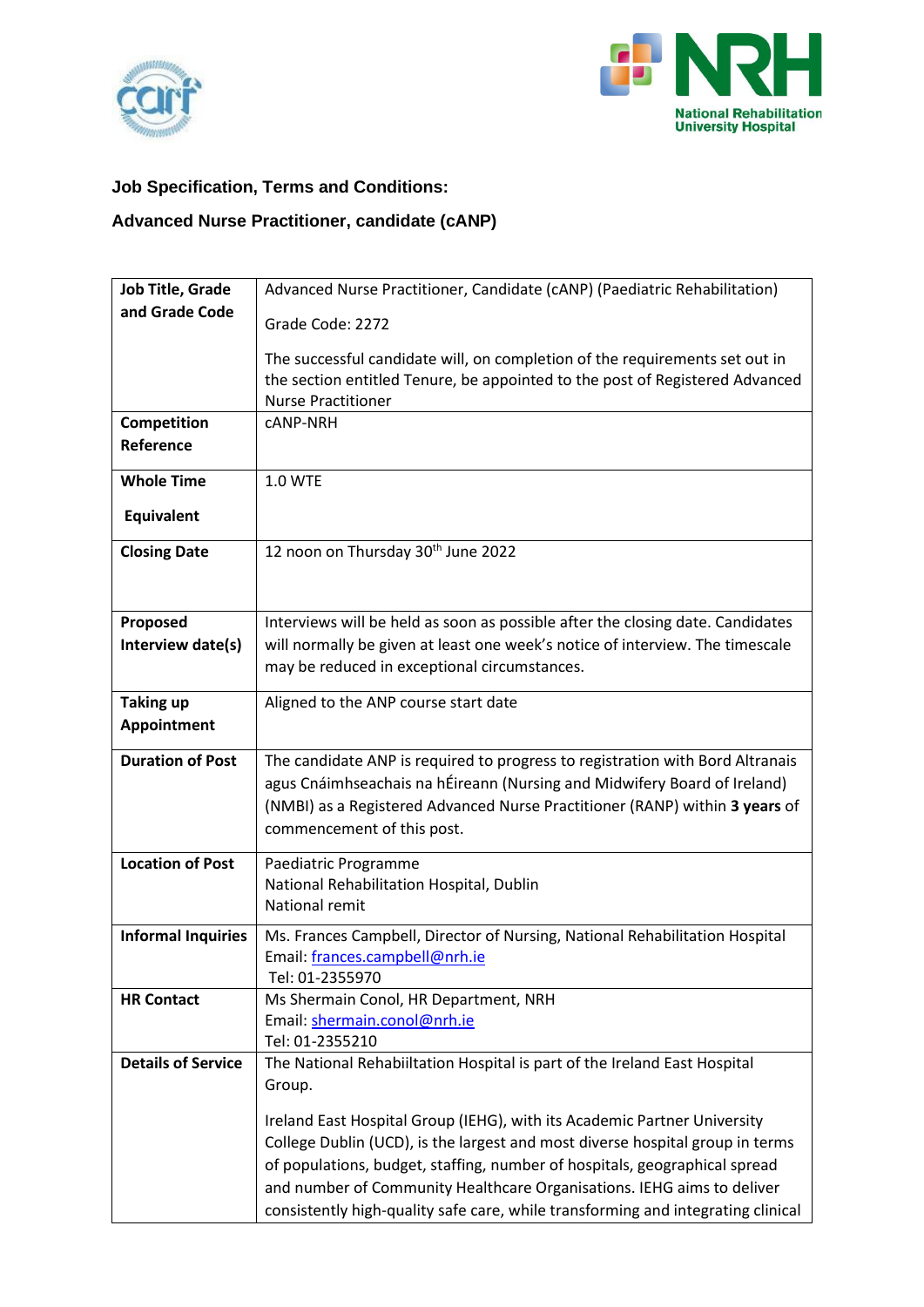



| <b>AMERICAN</b> |                                                                                                                                                                                                                                                                                                                                                                                                                                                                                                                                                                                                                                                                                                                                        |
|-----------------|----------------------------------------------------------------------------------------------------------------------------------------------------------------------------------------------------------------------------------------------------------------------------------------------------------------------------------------------------------------------------------------------------------------------------------------------------------------------------------------------------------------------------------------------------------------------------------------------------------------------------------------------------------------------------------------------------------------------------------------|
|                 | services across the 12 hospitals in the Group to meet the needs of the people<br>we serve. The Ireland East Hospital Group includes the following hospitals:                                                                                                                                                                                                                                                                                                                                                                                                                                                                                                                                                                           |
|                 | • Mater Misericordiae University Hospital                                                                                                                                                                                                                                                                                                                                                                                                                                                                                                                                                                                                                                                                                              |
|                 | • St Vincent's University Hospital                                                                                                                                                                                                                                                                                                                                                                                                                                                                                                                                                                                                                                                                                                     |
|                 | • Wexford General Hospital                                                                                                                                                                                                                                                                                                                                                                                                                                                                                                                                                                                                                                                                                                             |
|                 | • St Luke's General Hospital, Kilkenny                                                                                                                                                                                                                                                                                                                                                                                                                                                                                                                                                                                                                                                                                                 |
|                 | • Mullingar Regional Hospital                                                                                                                                                                                                                                                                                                                                                                                                                                                                                                                                                                                                                                                                                                          |
|                 | • St Michaels Hospital                                                                                                                                                                                                                                                                                                                                                                                                                                                                                                                                                                                                                                                                                                                 |
|                 | • National Maternity Hospital                                                                                                                                                                                                                                                                                                                                                                                                                                                                                                                                                                                                                                                                                                          |
|                 | • Royal Victoria Eye and Ear Hospital                                                                                                                                                                                                                                                                                                                                                                                                                                                                                                                                                                                                                                                                                                  |
|                 | • Cappagh National Orthopaedic Hospital                                                                                                                                                                                                                                                                                                                                                                                                                                                                                                                                                                                                                                                                                                |
|                 | · St Columcille's Hospital                                                                                                                                                                                                                                                                                                                                                                                                                                                                                                                                                                                                                                                                                                             |
|                 | · Our Lady's Hospital Navan                                                                                                                                                                                                                                                                                                                                                                                                                                                                                                                                                                                                                                                                                                            |
|                 | . National Rehabilitation Hospital University College Dublin is the Academic<br>Partner for the Group.                                                                                                                                                                                                                                                                                                                                                                                                                                                                                                                                                                                                                                 |
|                 | The National Rehabilitation Hospital (NRH) provides Complex Specialist<br>Rehabilitation services to patients who, as a result of an accident, illness or<br>Injury, have acquired a physical or cognitive disability and require a specialist<br>programme of rehabilitation. At the NRH, our focus is to provide treatment<br>programmes, delivered through consultant led rehabilitation teams, to<br>support each person, in partnership with their family or carers, to adjust to<br>their injury or illness and to maximise their independence and quality of life.<br>NRH rehabilitation teams also support patients through the discharge<br>process from the NRH towards reintegration to the community or long-term<br>care. |
|                 | At the NRH, our focus is to provide treatment programmes, delivered<br>through consultant led rehabilitation teams, to support each person, in<br>partnership with their family or carers, to adjust to their injury or illness and<br>to maximise their independence and quality of life. NRH rehabilitation teams<br>also support patients through the discharge process from the NRH towards<br>reintegration to the community or long-term care.                                                                                                                                                                                                                                                                                   |
|                 | Rehabilitation Programmes at the NRH are tailored to meet the individual<br>needs of adult and paediatric patients in the following areas of specialty:                                                                                                                                                                                                                                                                                                                                                                                                                                                                                                                                                                                |
|                 | • Acquired Brain Injury (including, traumatic, non-traumatic brain injury and<br>other neurological conditions)                                                                                                                                                                                                                                                                                                                                                                                                                                                                                                                                                                                                                        |
|                 | • Stroke Specialty Programme                                                                                                                                                                                                                                                                                                                                                                                                                                                                                                                                                                                                                                                                                                           |
|                 |                                                                                                                                                                                                                                                                                                                                                                                                                                                                                                                                                                                                                                                                                                                                        |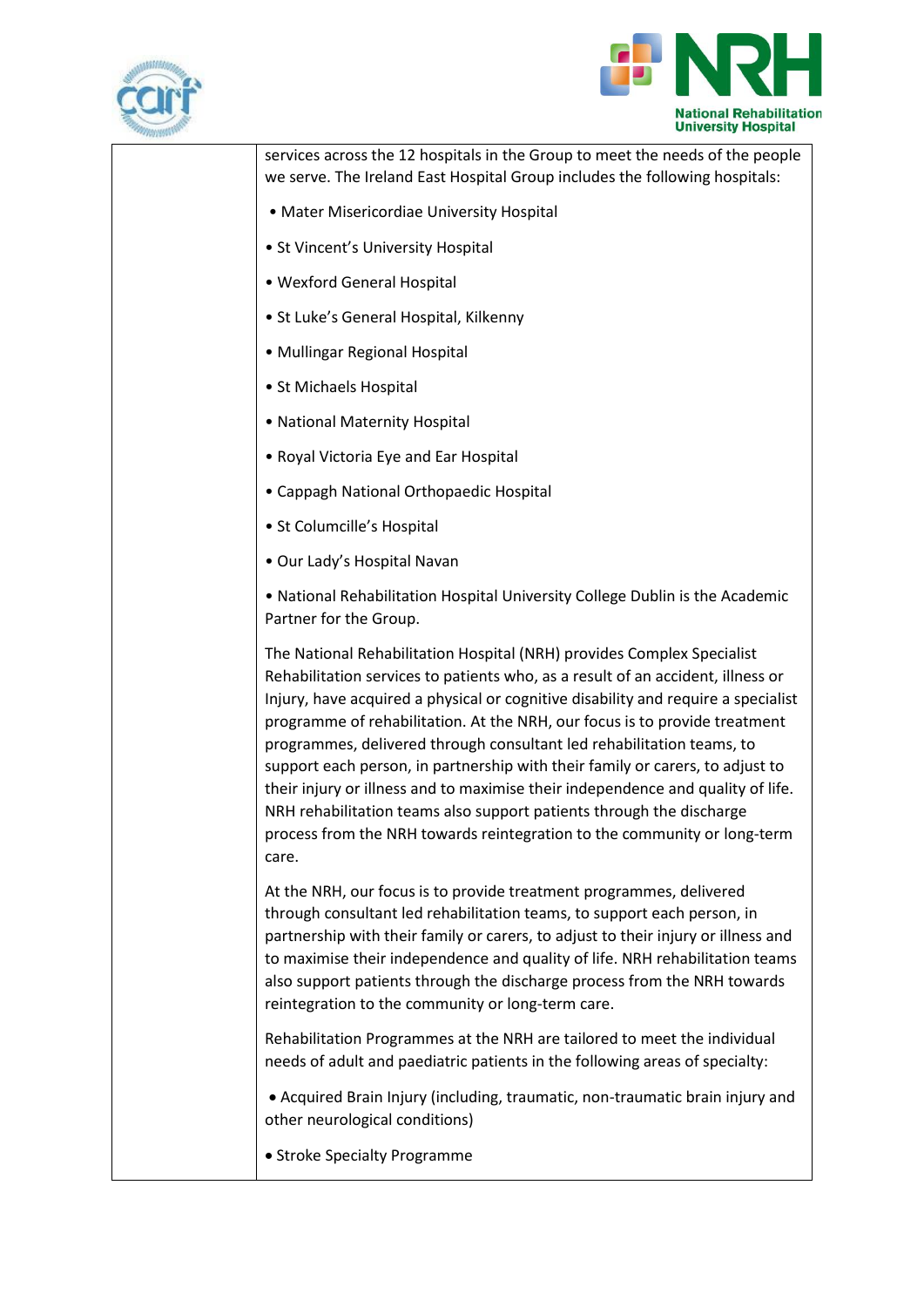



| • Spinal Cord System of Care (including, traumatic, non-traumatic spinal cord<br>injury)                                                                                                                                                                                                                                                                                                                                                                                                                                                                                                                                                                    |
|-------------------------------------------------------------------------------------------------------------------------------------------------------------------------------------------------------------------------------------------------------------------------------------------------------------------------------------------------------------------------------------------------------------------------------------------------------------------------------------------------------------------------------------------------------------------------------------------------------------------------------------------------------------|
| · Prosthetic, Orthotic and Limb Absence Rehabilitation (POLAR)                                                                                                                                                                                                                                                                                                                                                                                                                                                                                                                                                                                              |
| • Paediatric Family-Centred Rehabilitation                                                                                                                                                                                                                                                                                                                                                                                                                                                                                                                                                                                                                  |
| • Outpatient Programme                                                                                                                                                                                                                                                                                                                                                                                                                                                                                                                                                                                                                                      |
| The NRH is a fully publicly funded hospital and operates on the ethos of<br>providing high quality care and treatment to patients irrespective of<br>background or status, but on the basis of clinical need. It is a tertiary referral<br>hospital, and the only hospital of its type in the country.                                                                                                                                                                                                                                                                                                                                                      |
| NRH has undergone a major transformation of facilities and services. It<br>recently moved into a state of-the-art purpose built 120 bed accommodation<br>block including integrated therapy spaces, a hydrotherapy pool and sports<br>facilities, as part of Phase 1 of its new hospital.                                                                                                                                                                                                                                                                                                                                                                   |
| The enhanced environment in the new hospital contributes towards patients<br>achieving optimum outcomes from their Rehabilitation Programme and<br>enables staff to deliver services in a new and innovative environment<br>designed specifically around patients' needs.                                                                                                                                                                                                                                                                                                                                                                                   |
| The NRH has ambitious plans to further develop and expand its services into<br>the future. The NRH site development is conceived in three principle phases<br>with Phase 2 planned next for Hospital. This phase will be dedicated to<br>expansion and improvement of the facilities for existing therapies, clinical<br>services and support facilities and a proposed increase in beds. Phase 3 will<br>include a further increase in beds and service capacity of the hospital and<br>provides for scaling the National Rehabilitation Hospital up to 235 beds.                                                                                          |
| The NRH is proud to have been awarded a maximum Three-Year<br>Accreditation by CARF (Commission for Accreditation of Rehabilitation<br>Facilities). This accreditation extends to June 2023, when the hospital will be<br>surveyed again by CARF.                                                                                                                                                                                                                                                                                                                                                                                                           |
| The Paediatric programme has a national remit delivering paediatric<br>rehabilitation services to children and young people up to the age of 18 years<br>who require complex specialised interdisciplinary rehabilitation following a<br>brain injury, spinal cord injury and/or prosthethic, orthotic and limb absence<br>(POLAR). Family-centred care is the cornerstone of the paediatric<br>programme. The paediatric programme has ten beds between in-patients<br>and day patients and provides follow-up and expert review rehabilitation<br>services to children and young people involved with the service at critical<br>points during childhood. |
|                                                                                                                                                                                                                                                                                                                                                                                                                                                                                                                                                                                                                                                             |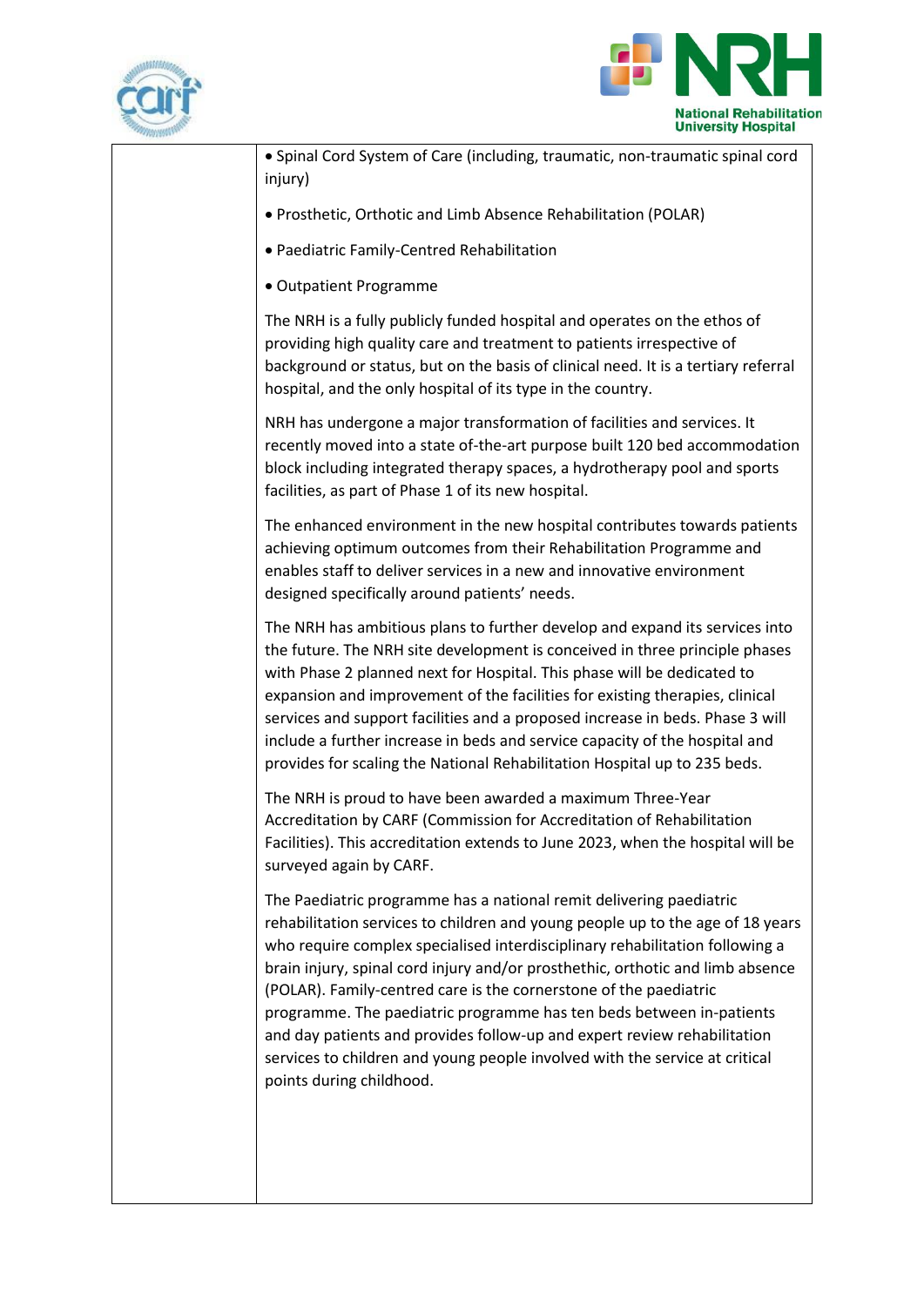



| <b>Reporting</b><br><b>Arrangements</b> | The successful candidate will be professionally accountable to the Director of<br><b>Nursing</b>                                                      |
|-----------------------------------------|-------------------------------------------------------------------------------------------------------------------------------------------------------|
|                                         | The successful candidate will be clinically accountable to the supervising<br>Consultant/Clinical Lead                                                |
| <b>Clinical Indemnity</b>               | Clinical indemnity is provided by the state claims agency                                                                                             |
|                                         |                                                                                                                                                       |
| <b>Key Working</b>                      | Director/Assistant Director of Nursing                                                                                                                |
| <b>Relationships</b>                    | RANPs and other nursing grades                                                                                                                        |
| to include but not<br>limited to        | Nurse Practice Development Co-ordinator                                                                                                               |
|                                         | Prescribing site co-ordinator(s)                                                                                                                      |
|                                         | <b>Medical colleagues</b>                                                                                                                             |
|                                         | Interprofessional colleagues                                                                                                                          |
|                                         | Patients/service users/families and/or carers                                                                                                         |
|                                         | Nursing and Midwifery Board of Ireland                                                                                                                |
|                                         | <b>Higher Education Institution</b>                                                                                                                   |
|                                         | Nursing and Midwifery Planning and Development Unit                                                                                                   |
|                                         | Centres of Nursing and Midwifery Education                                                                                                            |
|                                         | National Clinical and Integrated Care Programme                                                                                                       |
|                                         | National Leadership and Innovation Centre                                                                                                             |
|                                         | Other relevant statutory and non-statutory organisations                                                                                              |
|                                         |                                                                                                                                                       |
| <b>Clinical</b>                         | The cANP Paediatric Rehabilitation engages in on-going clinical supervision as                                                                        |
| <b>Supervision</b>                      | per a Service Level Agreement. The structure, process and outcome of                                                                                  |
|                                         | clinical supervision must be explicit.                                                                                                                |
|                                         | The cANP Paediatric Rehabilitation maintains a record of clinical supervision                                                                         |
|                                         | in his/her professional practice portfolio.                                                                                                           |
| <b>Purpose of the</b>                   | The main purpose of the post is to develop the job description and                                                                                    |
| Post                                    | supporting documentation under the direction of the Health Care Provider's                                                                            |
|                                         | Advanced Practice Stakeholder Governance Group, to enable the individual                                                                              |
|                                         | nurse to meet the NMBI Criteria for Registration as an Advanced Nurse                                                                                 |
|                                         | Practitioner as set out in Advanced Practice (Nursing) Standards and<br>Requirements (NMBI, 2017).                                                    |
|                                         |                                                                                                                                                       |
|                                         | The individual will undertake the academic preparation and develop the<br>clinical and leadership skills, competencies and knowledge required to meet |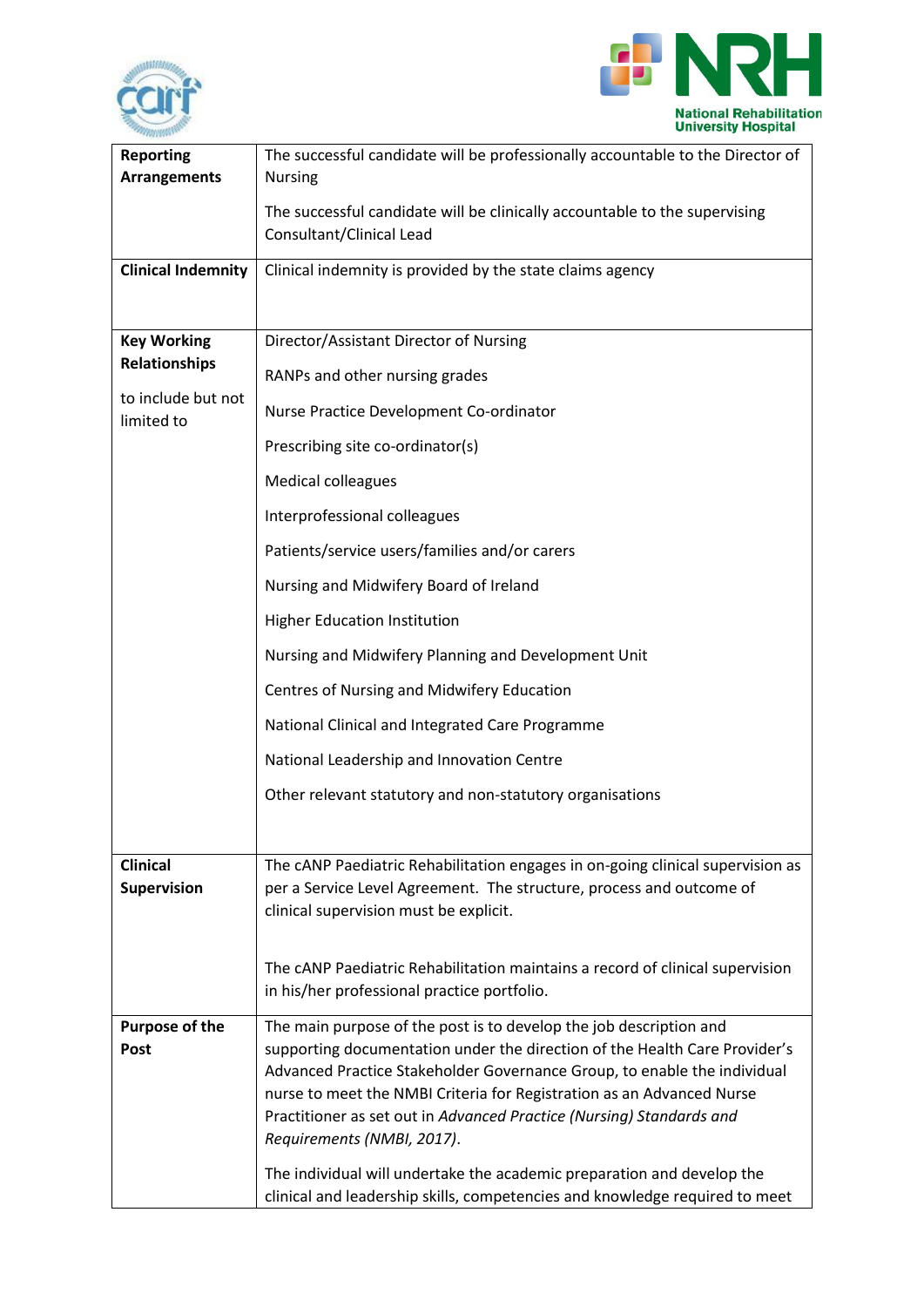



| <b>ANDIANA</b>                                            |                                                                                                                                                                                                                                                                                                                                                                                                                                                                                                                       |
|-----------------------------------------------------------|-----------------------------------------------------------------------------------------------------------------------------------------------------------------------------------------------------------------------------------------------------------------------------------------------------------------------------------------------------------------------------------------------------------------------------------------------------------------------------------------------------------------------|
|                                                           | the criteria to be registered as a RANP with NMBI. The scope of the cANP role<br>must reflect the incremental development of expertise and as such, the cANP<br>cannot deliver care as an autonomous practitioner.                                                                                                                                                                                                                                                                                                    |
|                                                           | Furthermore, the cANP will develop and submit their personal portfolio and<br>all other necessary documentation to NMBI in order to register as a RANP.                                                                                                                                                                                                                                                                                                                                                               |
|                                                           | The value of the nursing contribution as a distinct profession must be<br>safeguarded and articulated in the development of new services led by<br>advanced nurse practitioners, complementing rather than replacing current<br>services delivered by doctors (NMBI 2017 p.9).                                                                                                                                                                                                                                        |
|                                                           | The overall purpose of the post is to provide safe, timely, evidenced based<br>nurse-led care to patients at an advanced nursing level. This involves<br>undertaking and documenting a complete episode of patient care (assess,<br>diagnose, plan, treat and discharge patients) according to collaboratively<br>agreed protocols and scope of practice in the clinical setting; demonstrating<br>advanced clinical and theoretical knowledge, critical thinking, clinical<br>leadership and decision making skills. |
|                                                           | The advanced practice role demonstrates a high degree of knowledge, skill<br>and experience that is applied within the nurse-patient/client relationship to<br>achieve optimal outcomes through critical analysis, problem solving and<br>accurate decision-making (NMBI, 2017).                                                                                                                                                                                                                                      |
|                                                           | Central to this is the provision of quality care, a safe environment and<br>processes for patients by the use of evidence based clinical guidelines that<br>address patient expectations, promote wellness and evaluate care given.                                                                                                                                                                                                                                                                                   |
|                                                           | The role will provide clinical leadership and professional scholarship in order<br>to develop nursing practice and health policy at local, regional and national<br>level.                                                                                                                                                                                                                                                                                                                                            |
|                                                           | The role will contribute to nursing research to shape and advance nursing<br>practice, education and health care policy at local, national and international<br>levels.                                                                                                                                                                                                                                                                                                                                               |
| <b>Principle Duties</b><br>and<br><b>Responsibilities</b> | The post holder's practice is based on developing a higher level of capability<br>across the six domains of competences as defined by Bord Altranais agus<br>Cnáimhseachais na hÉireann Advanced Practice (Nursing) Standards and<br>Requirements (NMBI 2017)                                                                                                                                                                                                                                                         |
|                                                           | The domains are:                                                                                                                                                                                                                                                                                                                                                                                                                                                                                                      |
|                                                           | <b>Professional Values and Conduct</b>                                                                                                                                                                                                                                                                                                                                                                                                                                                                                |
|                                                           | <b>Clinical-Decision Making</b>                                                                                                                                                                                                                                                                                                                                                                                                                                                                                       |
|                                                           | Knowledge and Cognitive Competences                                                                                                                                                                                                                                                                                                                                                                                                                                                                                   |
|                                                           | Communication and Interpersonal Competences                                                                                                                                                                                                                                                                                                                                                                                                                                                                           |
|                                                           | Management and Team Competences                                                                                                                                                                                                                                                                                                                                                                                                                                                                                       |
|                                                           | Leadership and Professional Scholarship Competences<br>٠                                                                                                                                                                                                                                                                                                                                                                                                                                                              |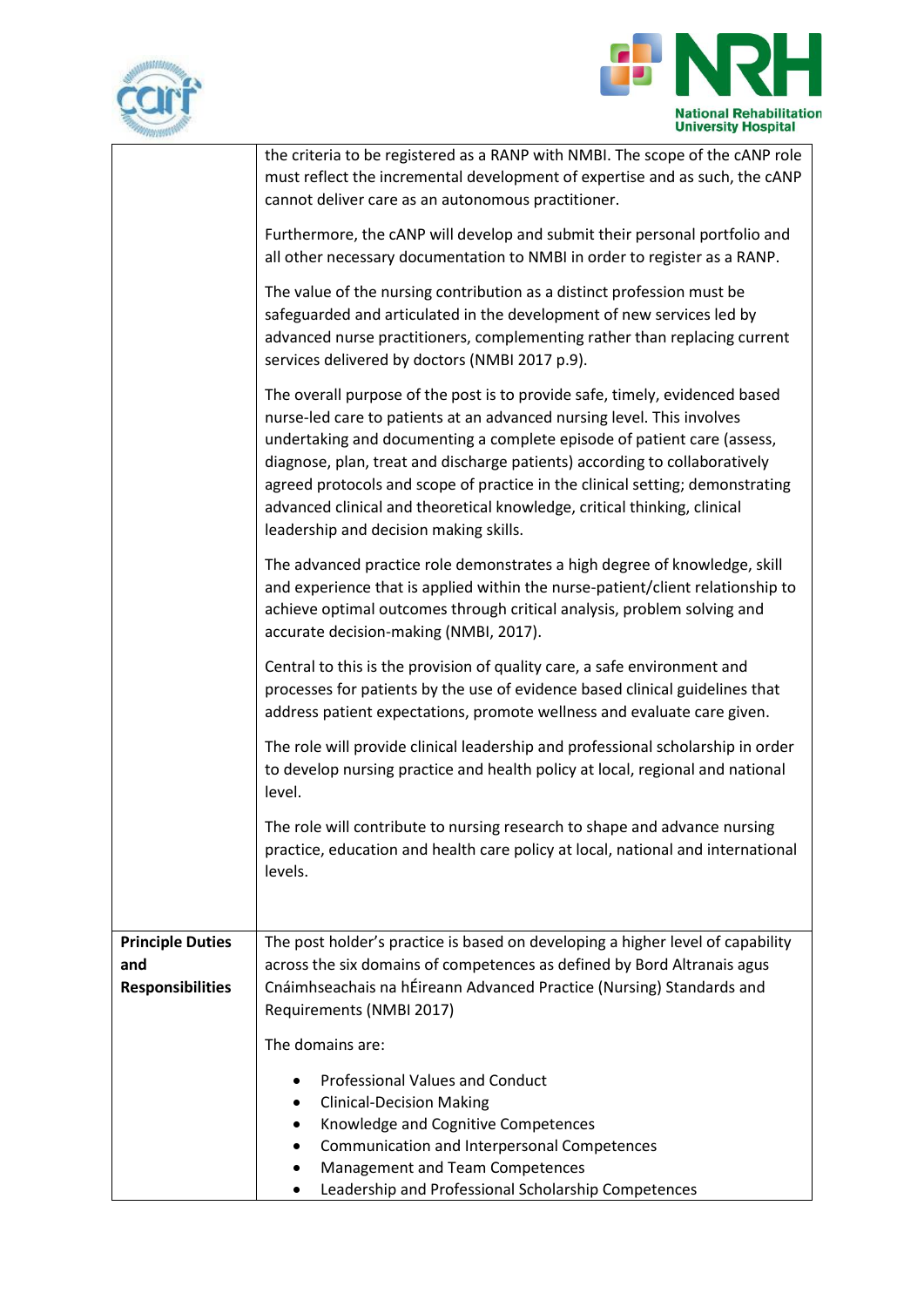



#### **Domain 1: Professional Values and Conduct**

Standard 1

The cANP Paediatric Rehabilitation will gain increased competence in applying ethically sound solutions to complex issues related to individuals and populations by:

• Demonstrating accountability and responsibility for professional practice as a lead healthcare professional in the care of children with rehabilitation needs

Collaborating with his/her supervisor and local stakeholder group to scope the caseload and scope of practice for the RANP Paediatric Rehabilitation

Collaborating with his/her supervisor and local stakeholder group to determine the inclusion criteria for the RANP Paediatric Rehabilitation

Collaborating with his/her supervisor and local stakeholder group to determine the exclusion criteria for the RANP Paediatric Rehabilitation

- Articulating safe boundaries and engaging in timely referral and collaboration for those areas outside his/her scope of practice, experience, and competence by establishing, in collaboration with key stakeholders, referral pathways and locally agreed policies, procedures, protocols and guidelines to support and guide the RANP Paediatric Rehabilitation service
- Demonstrating leadership by practising compassionately to facilitate, optimise, promote and support the health, comfort, quality of life and wellbeing of persons whose lives are affected by altered health, chronic disorders, disability, distress or life-limiting conditions.
- Selecting a professional practice model that provides him/her latitude to control his/her own practice, focusing on person centred care, interpersonal interactions and the promotion of healing environments The chosen professional practice model for nursing will emphasise a

caring therapeutic relationship between the cANP/RANP Paediatric Rehabilitation and his/her patients, recognising that cANPs/RANPs work in partnership with their multidisciplinary colleagues<sup>2</sup>

• Articulating and promoting the advanced practice nursing service in clinical, political and professional contexts {for example presenting key performance outcomes locally and nationally; contributing to the service's annual report; participating in local and national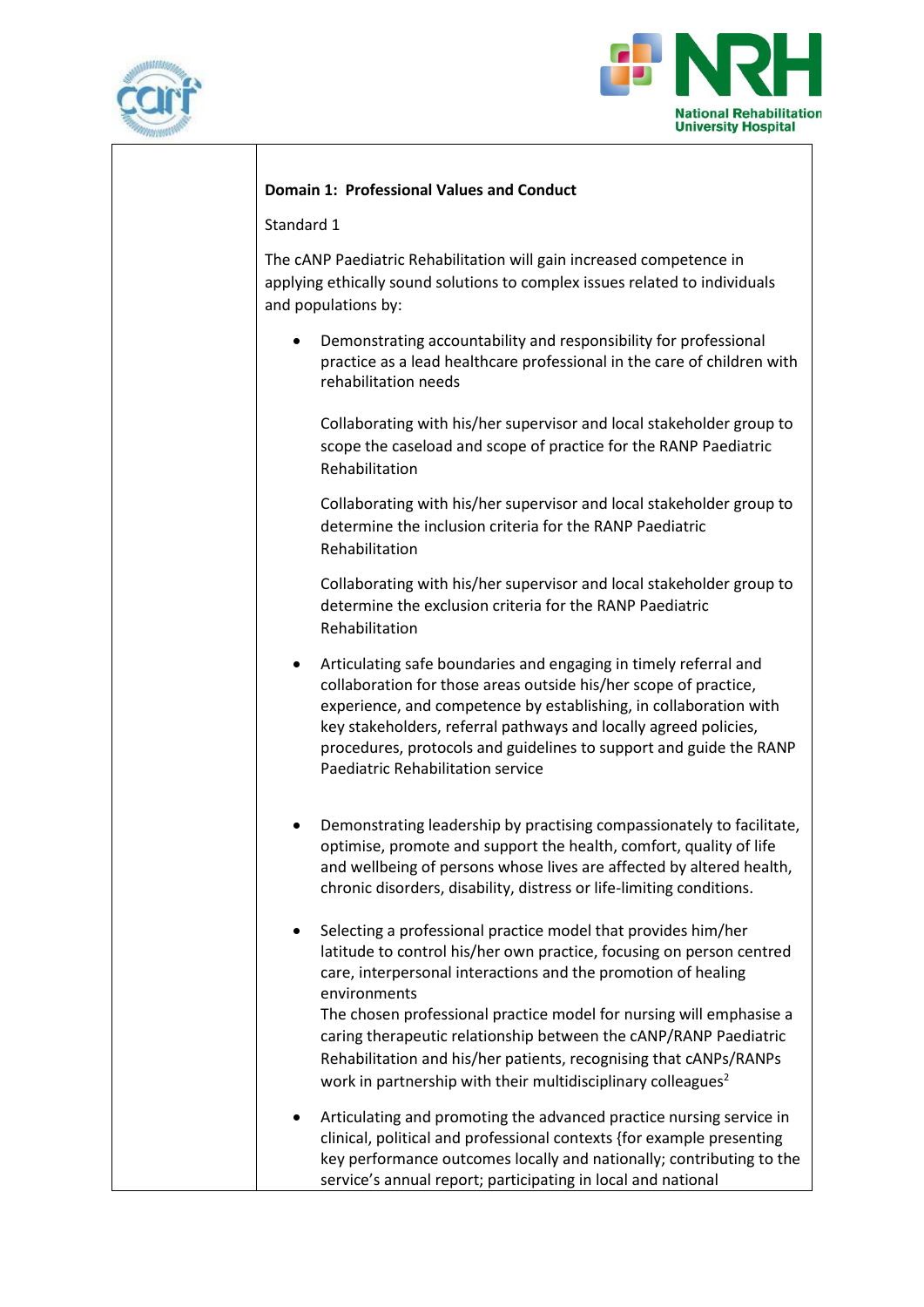



committees to ensure best practice as per the relevant national clinical and integrated care programme}.

#### **Domain 2: Clinical-Decision Making Competences**

#### Standard 2

The cANP Paediatric Rehabilitation will enhance his/her advanced knowledge, skills, and abilities to engage in senior clinical decision-making by increasing his/her capability to:

- Conduct a comprehensive holistic health assessment using evidenced based frameworks, policies, procedures, protocols and guidelines to determine diagnoses and inform autonomous advanced nursing care
- Synthesise and interpret assessment information particularly history including prior treatment outcomes, physical findings and diagnostic data to identify normal, at risk and subnormal states of health
- Demonstrate timely use of diagnostic investigations / additional evidence-based advanced assessments to inform clinical-decision making
- Exhibit comprehensive knowledge of therapeutic interventions including pharmacological and non-pharmacological advanced nursing interventions, supported by evidence-based policies, procedures, protocols, and guidelines, relevant legislation, and relevant professional regulatory standards and requirements
- Initiate and implement health promotion activities and selfmanagement plans in accordance with the wider public health agenda
- Discharge patients from the service as per an agreed supporting policy, procedure, protocols, guidelines and referral pathways

### **Domain 3: Knowledge and Cognitive Competences**

#### Standard 3

The cANP Paediatric Rehabilitation will actively contribute to the professional body of knowledge related to his/her area of advanced practice by enhancing his/her capability to:

• Provide leadership in the translation of new knowledge to clinical practice (for example teaching sessions; journal clubs; case reviews; facilitating clinical supervision to other members of the team)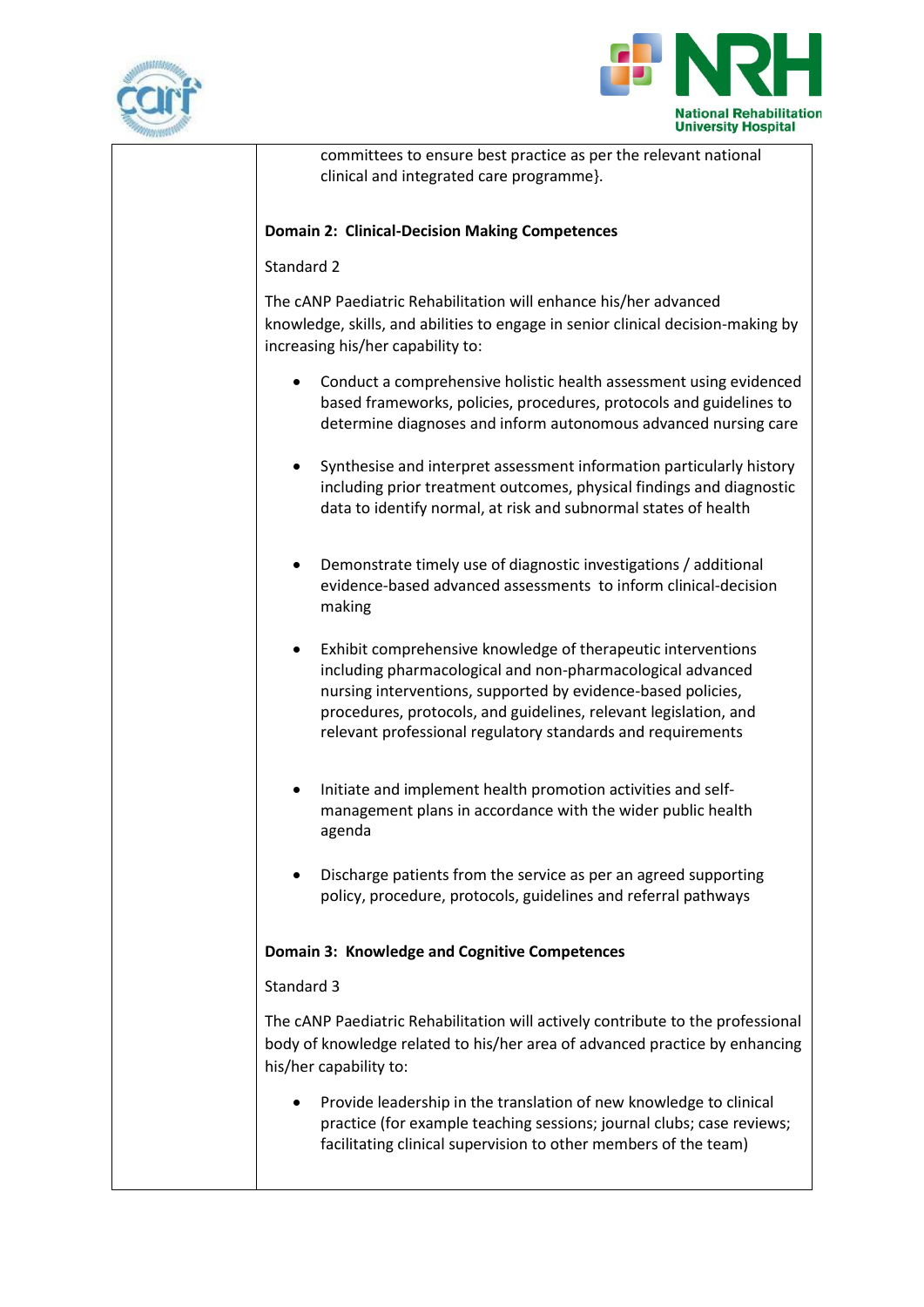



| Educate others using an advanced expert knowledge base derived<br>from clinical experience, on-going reflection, clinical supervision and<br>engagement in continuous professional development                                                                                                                                                       |
|------------------------------------------------------------------------------------------------------------------------------------------------------------------------------------------------------------------------------------------------------------------------------------------------------------------------------------------------------|
| Demonstrate a vision for advanced practice nursing based on service<br>need and a competent expert knowledge base that is developed<br>through research, critical thinking, and experiential learning                                                                                                                                                |
| Demonstrate accountability in considering access, cost and clinical<br>effectiveness when planning, delivering and evaluating care (for<br>example key performance areas, key performance indicators,<br>metrics).                                                                                                                                   |
| Domain 4: Communication and Interpersonal Competences                                                                                                                                                                                                                                                                                                |
| Standard 4                                                                                                                                                                                                                                                                                                                                           |
| The cANP Paediatric Rehabilitation will negotiate and advocate with other<br>health professionals to ensure the beliefs, rights and wishes of the person are<br>respected by gaining increased competence and capability to:                                                                                                                         |
| Communicate effectively with the healthcare team through sharing<br>of information in accordance with legal, professional and regulatory<br>requirements as per established referral pathways                                                                                                                                                        |
| Demonstrate leadership in professional practice by using<br>professional language (verbally and in writing) that represents the<br>plan of care, which is developed in collaboration with the person and<br>shared with the other members of the inter-professional team as per<br>the organisation's policies, procedures, protocols and guidelines |
| Facilitate clinical supervision and mentorship through utilising one's<br>expert knowledge and clinical competences                                                                                                                                                                                                                                  |
| Utilise information technology, in accordance with legislation and<br>٠<br>organisational policies, procedures, protocols and guidelines to<br>record all aspects of advanced nursing care.                                                                                                                                                          |
| <b>Domain 5: Management and Team Competences</b>                                                                                                                                                                                                                                                                                                     |
| Standard 5                                                                                                                                                                                                                                                                                                                                           |
| The cANP Paediatric Rehabilitation will manage risk to those who access the<br>service through collaborative risk assessments and promotion of a safe<br>environment by:                                                                                                                                                                             |
| Promoting a culture of quality care                                                                                                                                                                                                                                                                                                                  |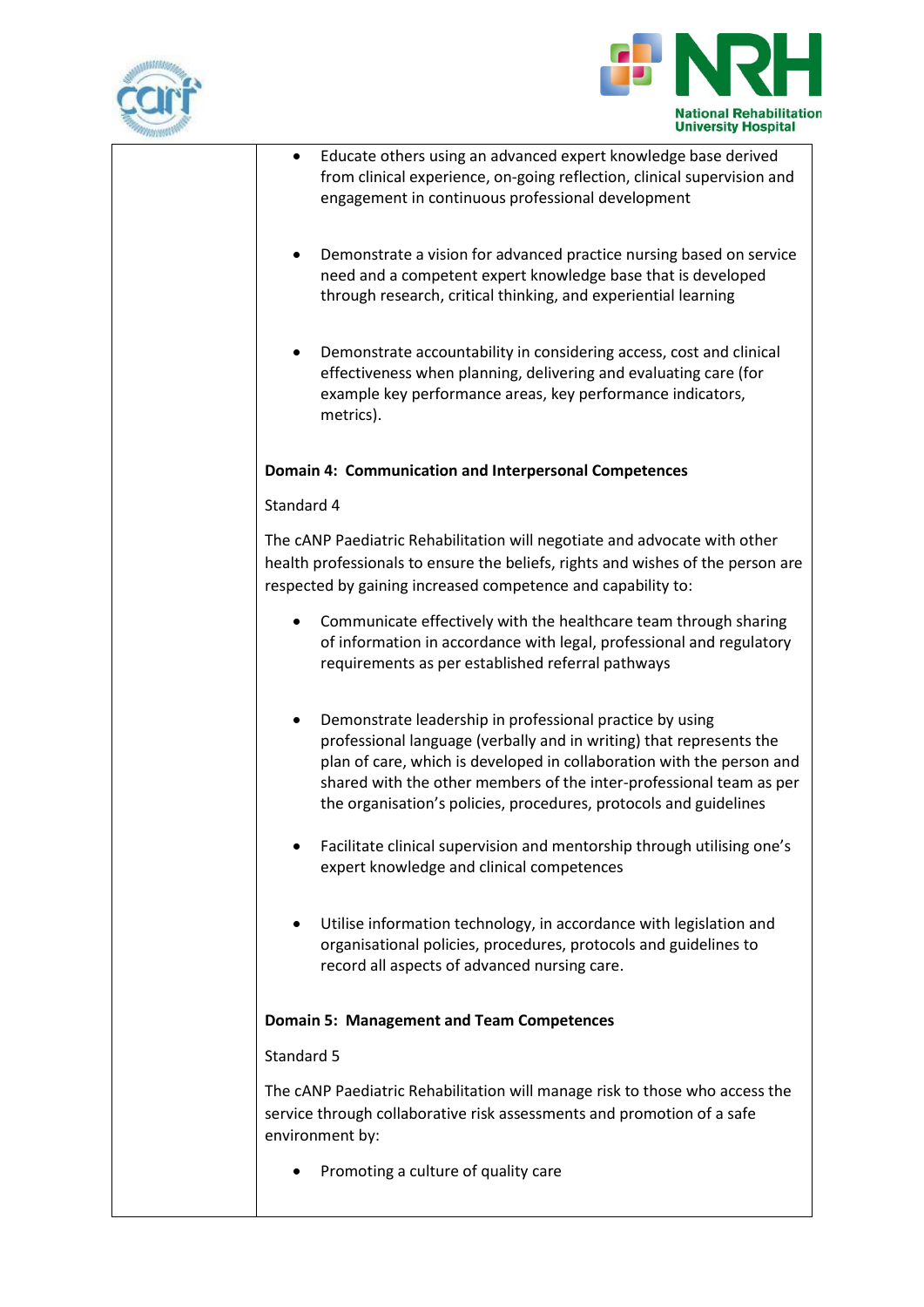



| Proactively seeking feedback from persons receiving care, families<br>and staff on their experiences and suggestions for improvement                                                                                                                                                                                                                                                                     |
|----------------------------------------------------------------------------------------------------------------------------------------------------------------------------------------------------------------------------------------------------------------------------------------------------------------------------------------------------------------------------------------------------------|
| Implementing practice changes using negotiation and consensus<br>building, in collaboration with the multidisciplinary team and persons<br>receiving care.                                                                                                                                                                                                                                               |
| Domain 6: Leadership and Professional Scholarship Competences                                                                                                                                                                                                                                                                                                                                            |
| Standard 6                                                                                                                                                                                                                                                                                                                                                                                               |
| The cANP Paediatric Rehabilitation will lead in multidisciplinary team<br>planning for transitions across the continuum of care by enhancing his/her<br>competence and capability to:                                                                                                                                                                                                                    |
| Demonstrate clinical leadership in the design and evaluation of<br>services (for example findings from research, audit, metrics, new<br>evidence)                                                                                                                                                                                                                                                        |
| Engage in health policy development, implementation, and<br>evaluation (for example key performance indicators from national<br>clinical and integrated care programme/HSE national service plan/<br>local service need to influence and shape the future development<br>and direction of advanced practice in {cite speciality})                                                                        |
| Identify gaps in the provision of care and services pertaining to<br>his/her area of advanced practice and expand the service to enhance<br>the quality, effectiveness and safety of the service in response to<br>emerging healthcare needs                                                                                                                                                             |
| Lead in managing and implementing change.                                                                                                                                                                                                                                                                                                                                                                |
| <b>Advanced Practice Performance Management and Evaluation</b>                                                                                                                                                                                                                                                                                                                                           |
| Performance Indicators (PI's) are required to evaluate nursing interventions<br>and implement initiatives to improve quality and quantity of the nursing care<br>provided. They should have a clinical nursing focus as well as a breakdown of<br>activity, including patients seen and treated. In addition, they identify areas<br>of good practice that must be recognised and celebrated (HSE 2015). |
| The Department of Health (2017) Framework for National Performance<br>Indicators for Nursing and Midwifery provides a guiding framework for the<br>development of Nursing and Midwifery PI's.                                                                                                                                                                                                            |
| In collaboration with the Director of Nursing, the cANP will identify and<br>develop Nursing PI's for their area of practice, collect and collate data which<br>will provide evidence of the impact and effectiveness of the interventions                                                                                                                                                               |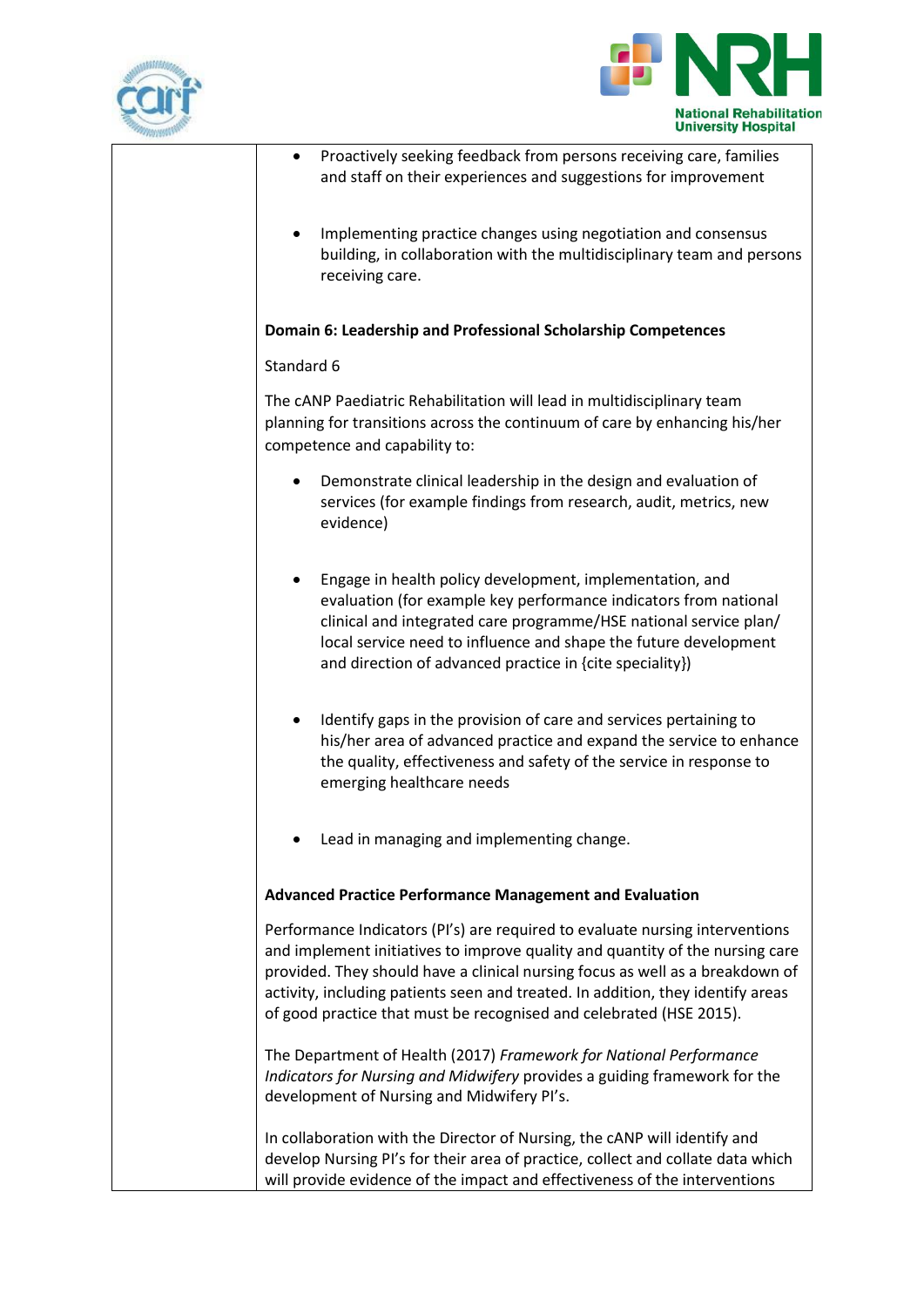



|                                            | undertaken. (insert agreed PI's/clinical targets/structure, process and<br>outcome measures)                                                                                                                                                                                                                                                                                                                                                                                                                                                                                                                                                                                                                                                                                                                                                                                                        |
|--------------------------------------------|-----------------------------------------------------------------------------------------------------------------------------------------------------------------------------------------------------------------------------------------------------------------------------------------------------------------------------------------------------------------------------------------------------------------------------------------------------------------------------------------------------------------------------------------------------------------------------------------------------------------------------------------------------------------------------------------------------------------------------------------------------------------------------------------------------------------------------------------------------------------------------------------------------|
|                                            | The cANP will evaluate audit results and research findings to identify areas<br>for quality improvement in collaboration with nursing management and<br>multidisciplinary team colleagues (primary and secondary care).                                                                                                                                                                                                                                                                                                                                                                                                                                                                                                                                                                                                                                                                             |
|                                            | <b>Professional / Clinical</b>                                                                                                                                                                                                                                                                                                                                                                                                                                                                                                                                                                                                                                                                                                                                                                                                                                                                      |
|                                            | The cANP Paediatric Rehabilitation will practice nursing according to:<br>Professional clinical guidelines<br>$\bullet$<br>National Health Policy.<br>$\bullet$                                                                                                                                                                                                                                                                                                                                                                                                                                                                                                                                                                                                                                                                                                                                     |
|                                            | Local policies, procedures, protocols and guidelines<br>$\bullet$<br>Current legislation<br>$\bullet$                                                                                                                                                                                                                                                                                                                                                                                                                                                                                                                                                                                                                                                                                                                                                                                               |
|                                            | Values for Nursing and Midwifery - Care, Compassion and<br>$\bullet$<br>Commitment (DoH, 2016).                                                                                                                                                                                                                                                                                                                                                                                                                                                                                                                                                                                                                                                                                                                                                                                                     |
|                                            | <b>Education and Training</b>                                                                                                                                                                                                                                                                                                                                                                                                                                                                                                                                                                                                                                                                                                                                                                                                                                                                       |
|                                            | The cANP Paediatric Rehabilitation will:<br>Contribute to service development through appropriate continuous<br>٠<br>education, research initiatives, keeping up to date with nursing<br>literature, recent nursing research and new developments in nursing<br>practice, education and management.<br>Provide support and advice to those engaging in continuous<br>$\bullet$<br>professional development in his/her area of advanced nursing<br>practice.                                                                                                                                                                                                                                                                                                                                                                                                                                         |
| Legislation,                               | The cANP Paediatric Rehabilitation practises nursing according to:                                                                                                                                                                                                                                                                                                                                                                                                                                                                                                                                                                                                                                                                                                                                                                                                                                  |
| regulations,<br>policies and<br>guidelines | The Code of Professional Conduct and Ethics for Registered<br>٠<br>Nurses and Registered Midwives (NMBI 2014);<br>Scope of Nursing and Midwifery Practice Framework (NMBI<br>$2015$ );<br>Values for Nurses and Midwives in Ireland - Care, Compassion<br>$\bullet$<br>and Commitment (Department of Health 2016);<br>Advanced Practice Nursing Standards and Requirements (NMBI<br>$\bullet$<br>$2017$ );<br>National Health Policies and Procedures (latest versions) {list as<br>$\bullet$<br>relevant to the service for example:<br>HSE (2013, revised 2016) National Consent Policy;<br>Local policies, procedures, protocols and guidelines<br>$\bullet$<br>Current legislation {list as relevant to the service for example:<br>$\bullet$<br>Government of Ireland (2015) Assisted Decision-Making<br>Capacity Act {Insert as appropriate to the RANP Paediatric<br>Rehabilitation service} |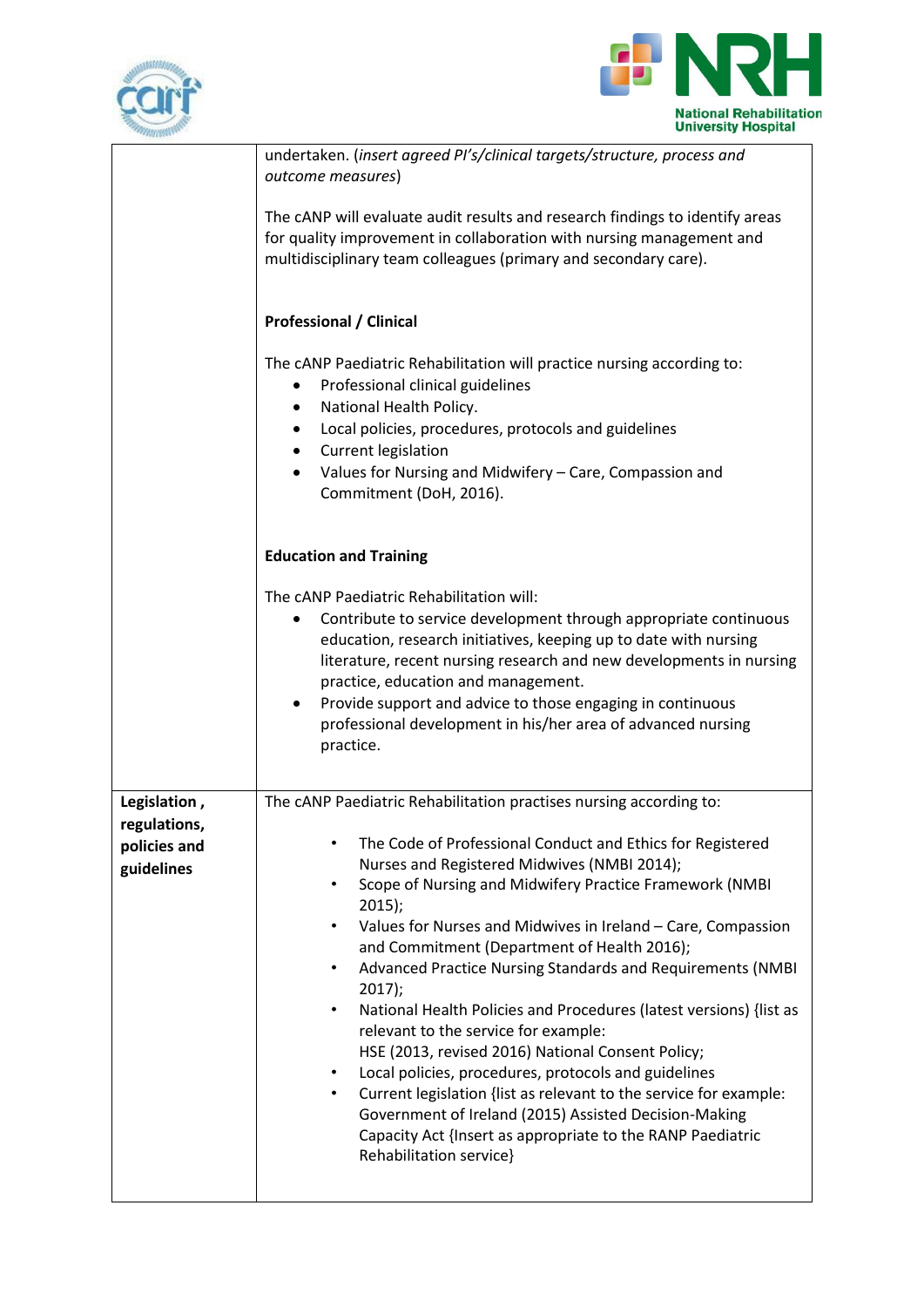



| <b>Professional</b><br><b>Practice Portfolio</b> | The cANP Paediatric Rehabilitation must develop a professional practice<br>portfolio, incorporating evidence of learning from continuing professional<br>development, clinical supervision, reflective practice and review of his/her<br>own scope of practice in accordance with regulatory requirements and<br>service need.                                                                                                                                                                                                                                                                                                                                                                                                                                                                                                                                                                                                                                                                                                                                                                                                                                                                  |
|--------------------------------------------------|-------------------------------------------------------------------------------------------------------------------------------------------------------------------------------------------------------------------------------------------------------------------------------------------------------------------------------------------------------------------------------------------------------------------------------------------------------------------------------------------------------------------------------------------------------------------------------------------------------------------------------------------------------------------------------------------------------------------------------------------------------------------------------------------------------------------------------------------------------------------------------------------------------------------------------------------------------------------------------------------------------------------------------------------------------------------------------------------------------------------------------------------------------------------------------------------------|
| <b>Health and Safety</b>                         | <b>Health &amp; Safety</b><br>The cANP Paediatric Rehabilitation will:<br>Ensure adherence to established policies and procedures e.g. health<br>٠<br>and safety, infection control, storage and use of controlled drugs etc.<br>Ensure completion of incident and near miss forms.<br>$\bullet$<br>Ensure adherence to department policies in relation to the care and<br>٠<br>safety of any equipment supplied for the fulfilment of duty.<br>Have a working knowledge of the Health Information and Quality<br>$\bullet$<br>Authority (HIQA) Standards Have a working knowledge of the Health<br>Information and Quality Authority (HIQA) Standards or Mental Health<br>Commission (MHC) as they apply to the role, for example; Standards<br>for Healthcare, National Standards for the Prevention and Control of<br>Healthcare Associated Infections, Hygiene Standards etc. and comply<br>with associated HSE protocols for implementing and maintaining<br>these standards as appropriate to the role.<br>Support, promote and actively participate in sustainable energy,<br>٠<br>water and waste initiatives to create a more sustainable, low carbon<br>and efficient health service. |
| Management /<br><b>Administration:</b>           | <b>Management</b><br>The cANP Paediatric Rehabilitation will:<br>Provide support, advice and direction to staff as required.<br>Engage with the wider healthcare team and facilitate team building.<br>Facilitate communication with the healthcare team across services<br>and within the senior nurse team.<br>Provide staff leadership and motivation which is conducive to good<br>٠<br>working relations and work performance.<br>Promote a culture that values diversity and respect in the workplace.<br>$\bullet$<br>Manage and promote liaisons with internal and external bodies as<br>appropriate, for example; intra-hospital service, community services,<br>or voluntary organisations.<br>Contribute to the strategic management and planning process.<br>$\bullet$<br>Formulate service plans and budgets in co-operation with the wider<br>$\bullet$<br>healthcare team.<br>Provide reports on activity and services as required.<br>$\bullet$<br>Engage in IT developments as they apply to service user and service<br>administration.                                                                                                                                       |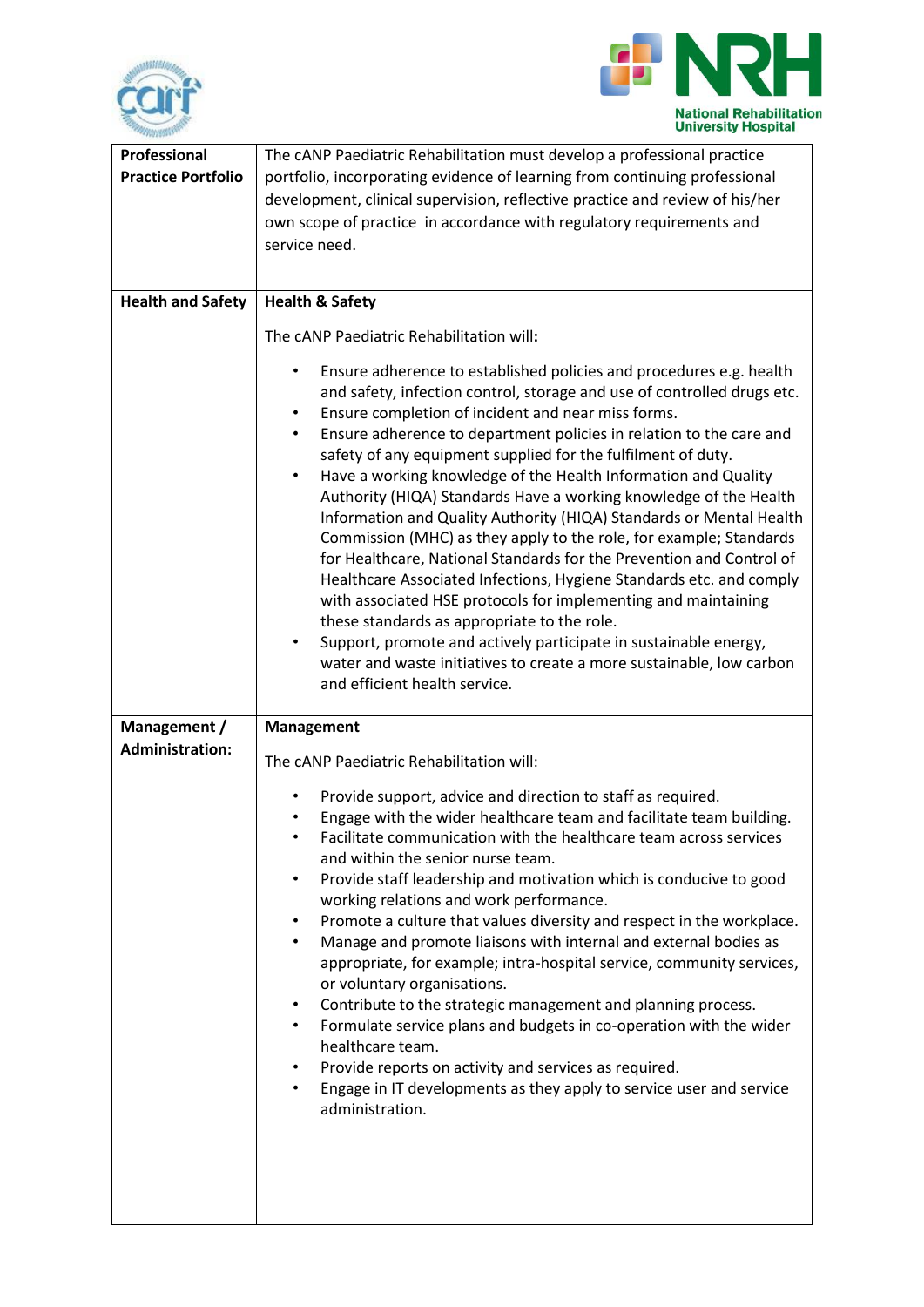



| <b>Eligibility Criteria</b>                   |                                                                                                                                                                                                                                                                                                                                                                                                                                                                                                                                |
|-----------------------------------------------|--------------------------------------------------------------------------------------------------------------------------------------------------------------------------------------------------------------------------------------------------------------------------------------------------------------------------------------------------------------------------------------------------------------------------------------------------------------------------------------------------------------------------------|
|                                               | 1.<br><b>Professional Qualifications, Experience, etc</b>                                                                                                                                                                                                                                                                                                                                                                                                                                                                      |
| <b>Qualifications</b><br>and/or<br>experience | Eligible applicants will be those who on the closing date for the<br>(a)<br>competition are:                                                                                                                                                                                                                                                                                                                                                                                                                                   |
|                                               | (i)<br>Be a registered nurse with the Nursing and Midwifery<br>Board of Ireland (Bord Altranais agus Cnáimhseachais na<br>hÉireann) or entitled to be so registered.                                                                                                                                                                                                                                                                                                                                                           |
|                                               | Or                                                                                                                                                                                                                                                                                                                                                                                                                                                                                                                             |
|                                               | (ii)<br>Be registered in the division(s) of the Nursing and<br>Midwifery Board of Ireland (Bord Altranais agus<br>Cnáimhseachais na hÉireann) Register for which the<br>application is being made or entitled to be so registered.                                                                                                                                                                                                                                                                                             |
|                                               | Or                                                                                                                                                                                                                                                                                                                                                                                                                                                                                                                             |
|                                               | In recognition of services that span several patient/client<br>groups and/or division(s) of the register, provide<br>evidence of validated competences relevant to the<br>context of practice.                                                                                                                                                                                                                                                                                                                                 |
|                                               | And                                                                                                                                                                                                                                                                                                                                                                                                                                                                                                                            |
|                                               | (iii)<br>Have a broad base of clinical experience relevant to the<br>advanced field of practice.                                                                                                                                                                                                                                                                                                                                                                                                                               |
|                                               | And                                                                                                                                                                                                                                                                                                                                                                                                                                                                                                                            |
|                                               | (iv)<br>Be eligible to undertake a Master's Degree (or higher) in<br>Nursing or a Master's Degree, which is relevant, or<br>applicable, to the advanced field of practice. The<br>Master's programme must be at Level 9 on the National<br>Framework of Qualifications (Quality & Qualifications<br>Ireland), or equivalent. Educational preparation must<br>include at least three modular components pertaining to<br>the relevant area of advanced practice, in addition to<br>clinical practicum.<br>Or                    |
|                                               |                                                                                                                                                                                                                                                                                                                                                                                                                                                                                                                                |
|                                               | (v)<br>Be currently undertaking a Master's Degree in Nursing<br>(Advanced Practice Pathway) or be eligible to register to<br>undertake additional Level 9 National Framework of<br>Qualifications (Quality and Qualifications Ireland) specific<br>modules of a Master's Degree in Nursing (Advanced<br>Practice Pathway) within an agreed timeframe.<br>Educational preparation must include at least three<br>modular components pertaining to the relevant area of<br>advanced practice, in addition to clinical practicum. |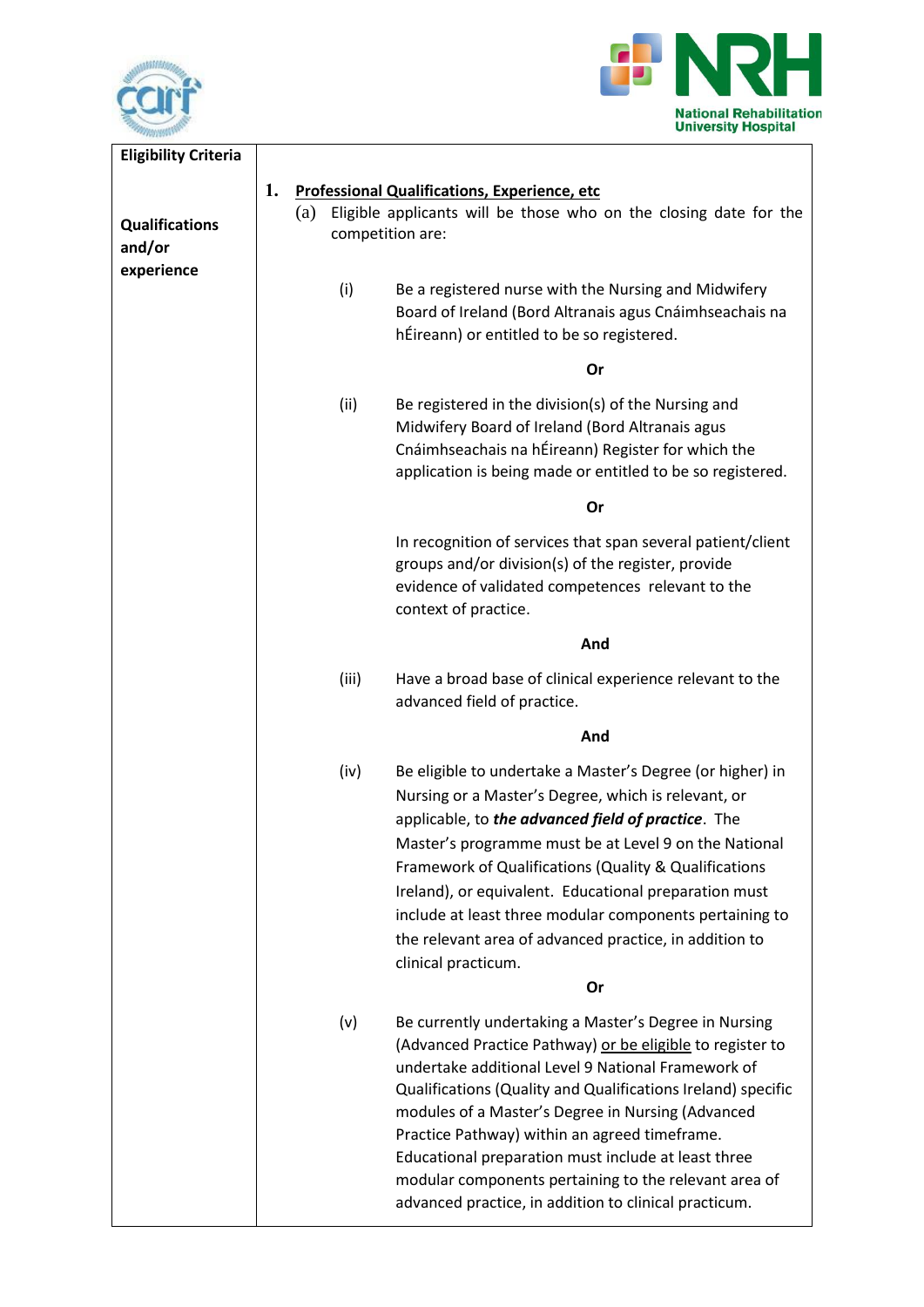



#### **Or**

Possess a Master's Degree (or higher) in Nursing or a Master's Degree which is relevant, or applicable, to *the advanced field of practice*. The Master's programme must be at Level 9 on the National Framework of Qualifications (Quality & Qualifications Ireland), or equivalent. Educational preparation must include at least three modular components pertaining to the relevant area of advanced practice, in addition to clinical practicum.

#### **And**

(b) Candidates must possess the requisite knowledge and ability including a high standard of suitability and clinical, professional and administrative capacity to properly discharge the functions of the role.

### **2. Annual registration**

(i) Practitioners must maintain live annual registration on the appropriate/relevant Division of the register of Nurses and Midwives maintained by the Nursing and Midwifery Board of Ireland (Bord Altranais agus Cnáimhseachais na hÉireann) for the role

#### **And**

(ii) Confirm annual registration with NMBI to the HSE by way of the annual Patient Safety Assurance Certificate (PSAC).

### **3. Age**

Age restriction shall only apply to a candidate where s/he is not classified as a new entrant (within the meaning of the Public Service Superannuation (Miscellaneous Provisions) Act, 2004). A candidate who is not classified as a new entrant must be under 65 years of age on the first day of the month in which the latest date for receiving completed application forms for the office occurs.

### **4. Health**

Candidates for and any person holding the office must be fully competent and capable of undertaking the duties attached to the office and be in a state of health such as would indicate a reasonable prospect of ability to render regular and efficient service.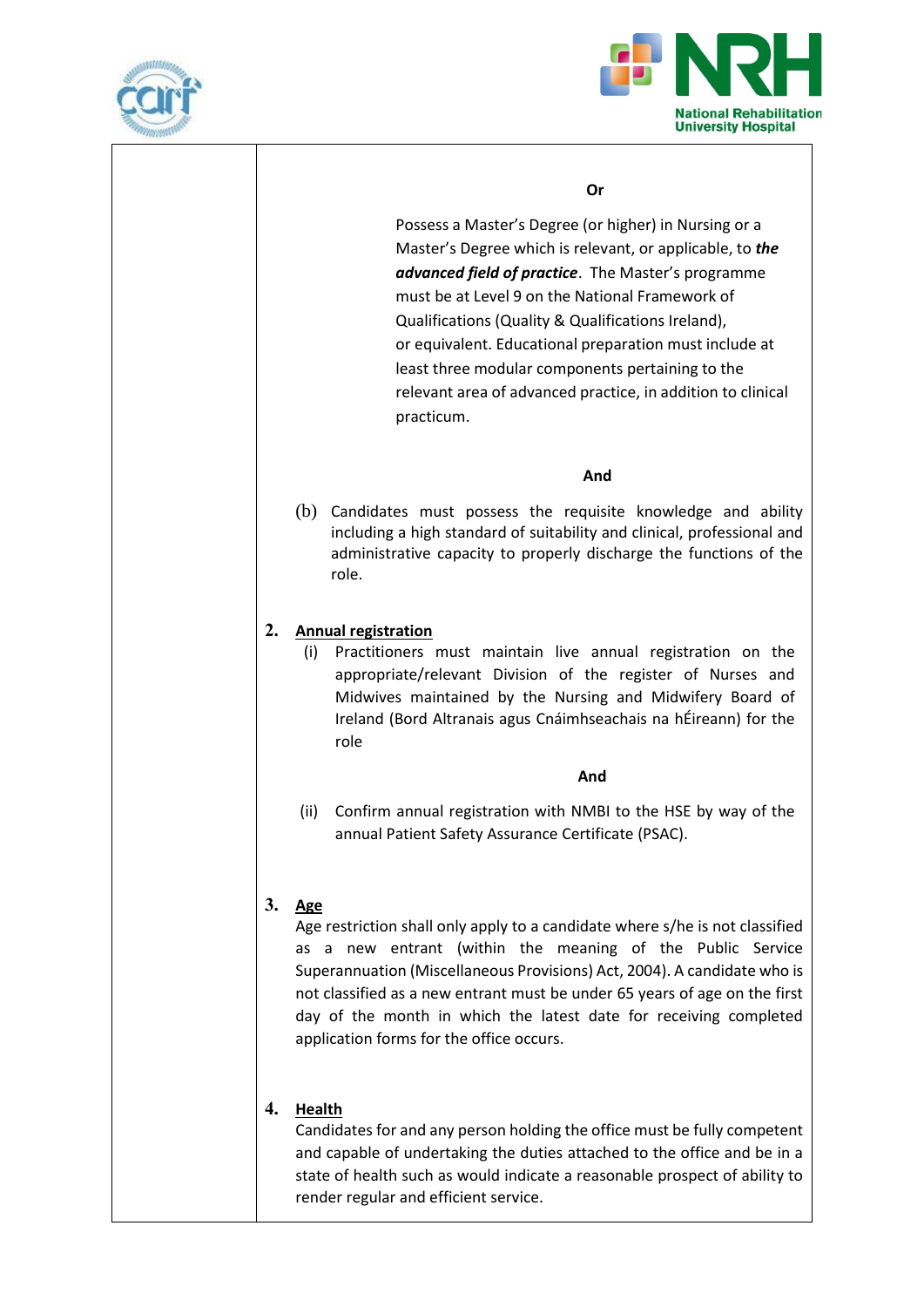



| <b>Post Specific</b><br>Requirements,<br>additional<br>qualifications and<br>or experience<br>required | 5.<br>Character<br>Candidates for and any person holding the office must be of good<br>character.<br>The organisation will consider the post specific requirements, additional<br>qualifications and or experience required in developing the specific cANP<br>Paediatric Rehabilitation service.                                                                                                                                                                                                                                                                                                                                                                                                                                                                                                                                                                                                                                                                                                                                                                                                                                                                                                                                                                                                                                                                                                                                                                                                                                                                                                                                                                            |
|--------------------------------------------------------------------------------------------------------|------------------------------------------------------------------------------------------------------------------------------------------------------------------------------------------------------------------------------------------------------------------------------------------------------------------------------------------------------------------------------------------------------------------------------------------------------------------------------------------------------------------------------------------------------------------------------------------------------------------------------------------------------------------------------------------------------------------------------------------------------------------------------------------------------------------------------------------------------------------------------------------------------------------------------------------------------------------------------------------------------------------------------------------------------------------------------------------------------------------------------------------------------------------------------------------------------------------------------------------------------------------------------------------------------------------------------------------------------------------------------------------------------------------------------------------------------------------------------------------------------------------------------------------------------------------------------------------------------------------------------------------------------------------------------|
| <b>Essential Skills,</b><br>competencies<br>and/or<br>knowledge                                        | Demonstrate the specialist knowledge and clinical skills in the specific area of<br>practice Paediatric Rehabilitation<br><b>Candidates must demonstrate:</b><br>The ability to lead on clinical practice and service quality<br>Promotion of evidence-based decision making<br>$\bullet$<br>Practitioner competence and professionalism.<br>٠<br>The ability to plan and manage effectively<br>٠<br>The ability to build, lead and manage a team(s)<br>$\bullet$<br>Strong interpersonal skills including the ability to build and maintain<br>$\bullet$<br>relationships<br>Strong communication and influencing skills<br>٠<br>Commitment to providing a quality service<br>٠<br>Strong problem solving and decision making skills<br>٠<br>Initiative and innovation in the delivery of service<br>٠<br>Resilience and composure<br>٠<br>Openness to change<br>$\bullet$<br>Integrity and ethical stance<br>$\bullet$<br>A commitment to continuing professional development<br>The ability to relate nursing research to nursing practice<br>Knowledge of quality assurance practices and their application to<br>nursing procedures<br>An awareness of HR policies and procedures including disciplinary<br>٠<br>procedures<br>An awareness of relevant legislation and policy, for example;<br>legislation relevant to the service area, health and safety, infection<br>control etc.<br>An awareness of current and emerging strategies and policies in<br>٠<br>relation to the clinical or designated area<br>A willingness to develop IT skills relevant to the role<br>$\bullet$<br>The ability to participate in the service planning and development<br>process. |
|                                                                                                        |                                                                                                                                                                                                                                                                                                                                                                                                                                                                                                                                                                                                                                                                                                                                                                                                                                                                                                                                                                                                                                                                                                                                                                                                                                                                                                                                                                                                                                                                                                                                                                                                                                                                              |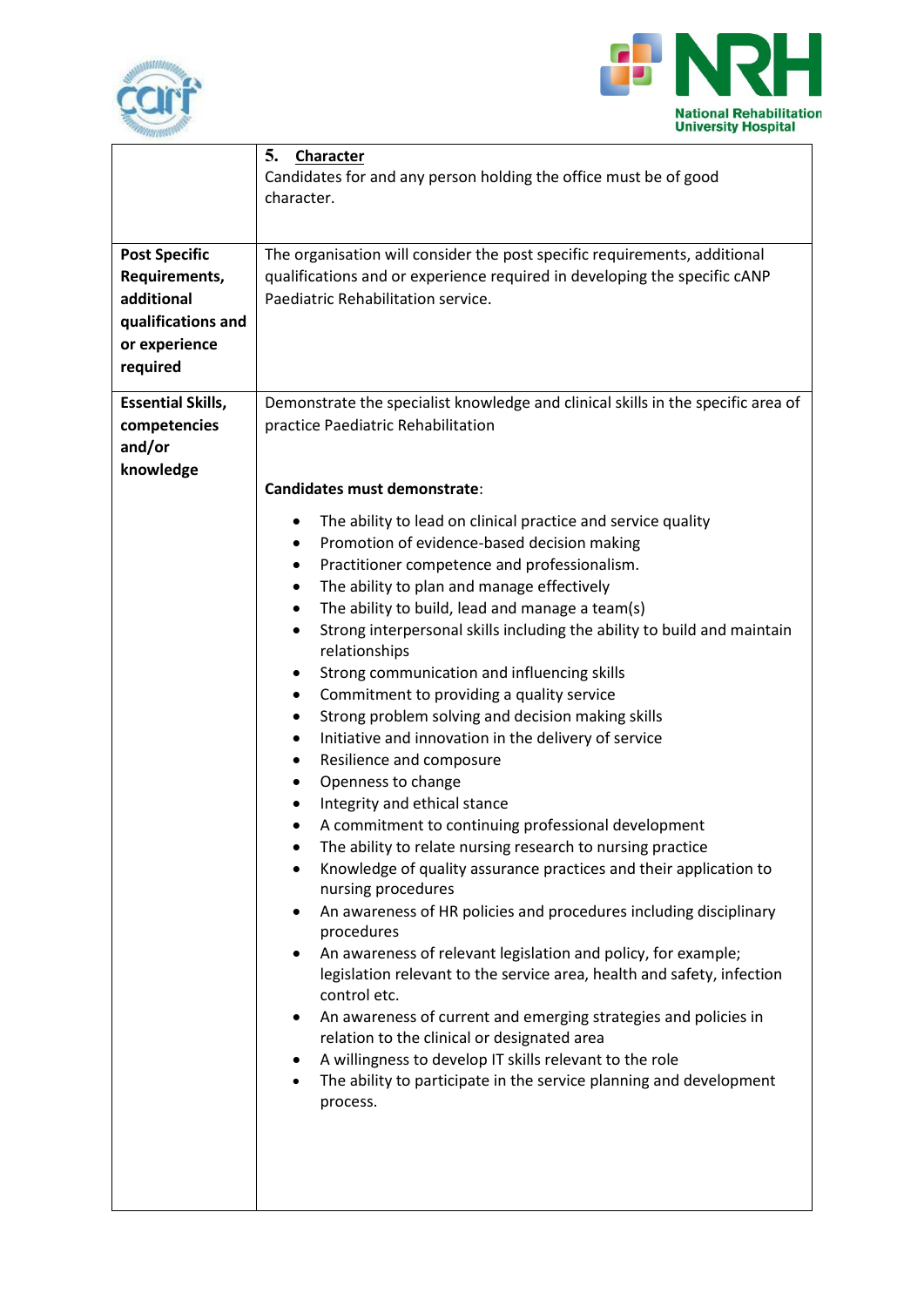



| <b>Other</b><br>requirements<br>specific to the<br>post                                         | The post holder will have a full drivers licence and access to a car for travel                                                                                                                                                                                                                                                                                                                                                                                                                                                                                                                                                                                                                                                                                                                                                                                                                                                                                                                                                                                      |  |
|-------------------------------------------------------------------------------------------------|----------------------------------------------------------------------------------------------------------------------------------------------------------------------------------------------------------------------------------------------------------------------------------------------------------------------------------------------------------------------------------------------------------------------------------------------------------------------------------------------------------------------------------------------------------------------------------------------------------------------------------------------------------------------------------------------------------------------------------------------------------------------------------------------------------------------------------------------------------------------------------------------------------------------------------------------------------------------------------------------------------------------------------------------------------------------|--|
| Competition                                                                                     | <b>Campaign Specific Selection Process</b>                                                                                                                                                                                                                                                                                                                                                                                                                                                                                                                                                                                                                                                                                                                                                                                                                                                                                                                                                                                                                           |  |
| <b>Specific Selection</b><br><b>Process</b>                                                     |                                                                                                                                                                                                                                                                                                                                                                                                                                                                                                                                                                                                                                                                                                                                                                                                                                                                                                                                                                                                                                                                      |  |
|                                                                                                 | Ranking/Shortlisting / Interview                                                                                                                                                                                                                                                                                                                                                                                                                                                                                                                                                                                                                                                                                                                                                                                                                                                                                                                                                                                                                                     |  |
| Short listing /<br><b>Interview</b>                                                             | A ranking and or shortlisting exercise may be carried out on the basis of<br>information supplied in your application form. The criteria for ranking and or<br>shortlisting are based on the requirements of the post as outlined in the<br>eligibility criteria and skills, competencies and/or knowledge section of this<br>job specification. Therefore, it is very important that you think about your<br>experience in light of those requirements.                                                                                                                                                                                                                                                                                                                                                                                                                                                                                                                                                                                                             |  |
|                                                                                                 | Failure to include information regarding these requirements may result in<br>you not being called forward to the next stage of the selection process.                                                                                                                                                                                                                                                                                                                                                                                                                                                                                                                                                                                                                                                                                                                                                                                                                                                                                                                |  |
|                                                                                                 | Those successful at the ranking stage of this process (where applied) will be<br>placed on an order of merit and will be called to interview in 'bands'<br>depending on the service needs of the organisation.                                                                                                                                                                                                                                                                                                                                                                                                                                                                                                                                                                                                                                                                                                                                                                                                                                                       |  |
|                                                                                                 | Candidates who are successful at interview and subsequently meet the<br>necessary registration requirements with NMBI will automatically be<br>upgraded into the prepared Registered Advanced Nurse Practitioner post.                                                                                                                                                                                                                                                                                                                                                                                                                                                                                                                                                                                                                                                                                                                                                                                                                                               |  |
| <b>Code of Practice</b>                                                                         | The Health Service Executive will run this campaign in compliance with the<br>Code of Practice prepared by the Commission for Public Service<br>Appointments (CPSA). The Code of Practice sets out how the core principles<br>of probity, merit, equity and fairness might be applied on a principle basis.<br>The Code also specifies the responsibilities placed on candidates, feedback<br>facilities for candidates on matters relating to their application, when<br>requested, and outlines procedures in relation to requests for a review of the<br>recruitment and selection process, and review in relation to allegations of a<br>breach of the Code of Practice. Additional information on the HSE's review<br>process is available in the document posted with each vacancy entitled "Code<br>of Practice, Information For Candidates".<br>Codes of Practice are published by the CPSA and are available on www.hse.ie<br>in the document posted with each vacancy entitled "Code of Practice,<br>Information For Candidates" or on www.cpsa-online.ie. |  |
| The reform programme outlined for the health services may impact on this role and as structures |                                                                                                                                                                                                                                                                                                                                                                                                                                                                                                                                                                                                                                                                                                                                                                                                                                                                                                                                                                                                                                                                      |  |
| change the job description may be reviewed.                                                     |                                                                                                                                                                                                                                                                                                                                                                                                                                                                                                                                                                                                                                                                                                                                                                                                                                                                                                                                                                                                                                                                      |  |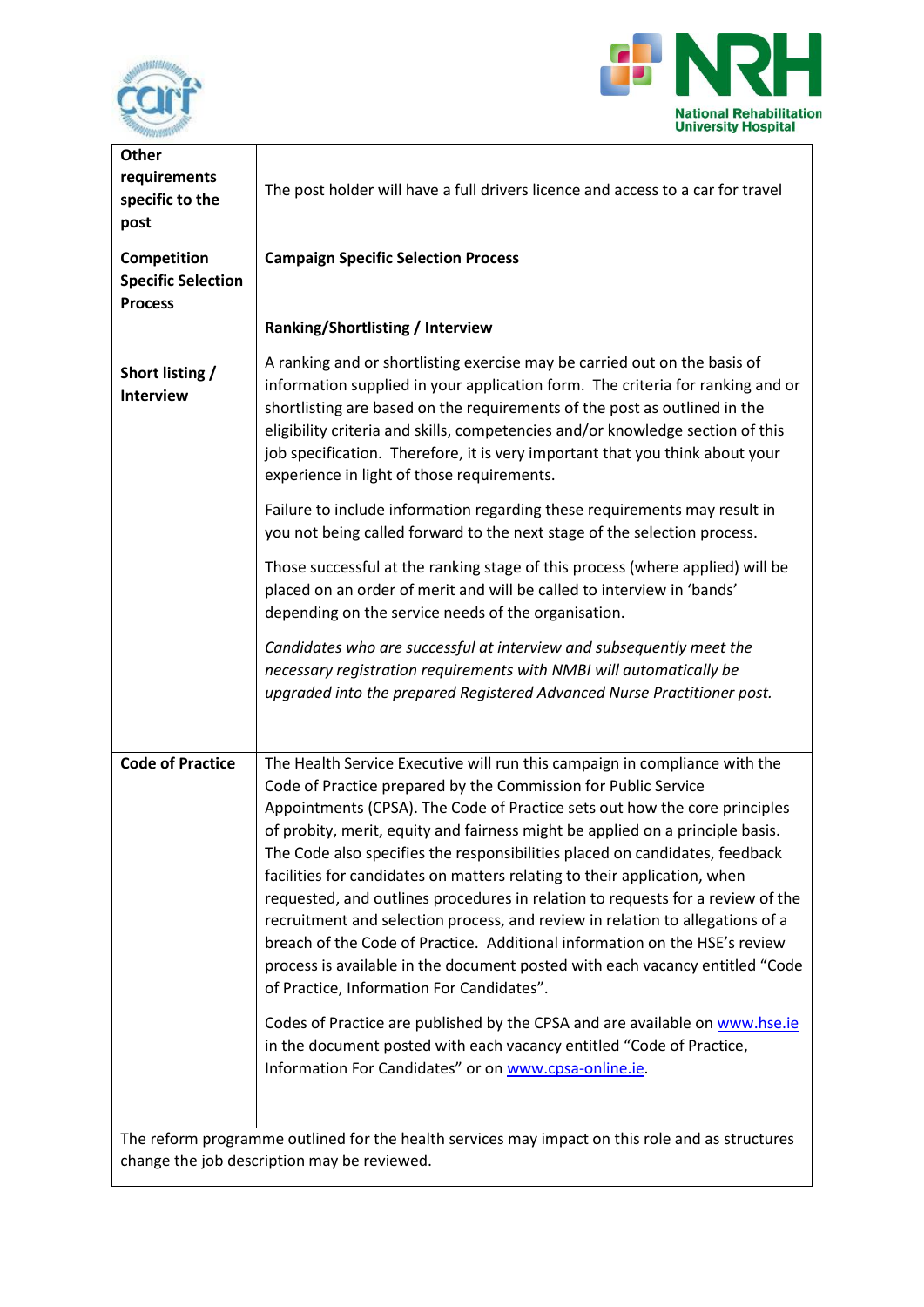



This job description is a guide to the general range of duties assigned to the post holder. It is intended to be neither definitive nor restrictive and is subject to periodic review with the employee concerned.

## **Terms and Conditions of Employment Candidate Advanced Nurse Practitioner (ANP)**

| being eligible to be a Registered ANP with the NMBI within 3 years of<br><b>Tenure</b><br>commencement of the post.<br>Given the developmental nature of this service the successful advanced nurse |  |
|-----------------------------------------------------------------------------------------------------------------------------------------------------------------------------------------------------|--|
|                                                                                                                                                                                                     |  |
|                                                                                                                                                                                                     |  |
|                                                                                                                                                                                                     |  |
| practitioner candidate will be required to adhere to the terms as set out below                                                                                                                     |  |
| which are specific to this appointment.                                                                                                                                                             |  |
|                                                                                                                                                                                                     |  |
|                                                                                                                                                                                                     |  |
| In line with requirements and standards set out by NMBI (2017) Advanced                                                                                                                             |  |
| Practice (Nursing) Standards and Requirements the successful candidate will                                                                                                                         |  |
| be required to engage in a process of self-development and structured<br>education and clinical supervision specific to (area of practice to be inserted)                                           |  |
| in order to develop advanced clinical nursing knowledge and critical thinking                                                                                                                       |  |
| skills to gain competence necessary to independently provide efficient,                                                                                                                             |  |
| effective, safe patient care to a specific caseload which has been previously                                                                                                                       |  |
| agreed.                                                                                                                                                                                             |  |
|                                                                                                                                                                                                     |  |
| The Candidate Advanced Nurse Practitioner is expected to demonstrate the<br>$\bullet$                                                                                                               |  |
| core and specific competencies deemed necessary to manage the particular                                                                                                                            |  |
| scope of practice and must undertake formal competency assessment to an<br>agreed standard in order to progress towards submission of a personal                                                    |  |
| portfolio to The Nursing and Midwifery Board of Ireland for registration as a                                                                                                                       |  |
| Registered Advanced Nurse Practitioner                                                                                                                                                              |  |
|                                                                                                                                                                                                     |  |
| The timeframe for submission of the individual portfolio will be agreed with                                                                                                                        |  |
| the Director of Nursing and relevant clinical lead in order to progress the                                                                                                                         |  |
| development of an ANP service (where none exists) and facilitate the                                                                                                                                |  |
| strategic development of future ANP candidates and additional patient<br>services.                                                                                                                  |  |
|                                                                                                                                                                                                     |  |
|                                                                                                                                                                                                     |  |
| On successful completion of the above requirements and on acquiring<br>registration with NMBI as an RANP the candidate will be appointed as an                                                      |  |
| RANP in a permanent capacity.                                                                                                                                                                       |  |
|                                                                                                                                                                                                     |  |
| Failure to successfully achieve essential milestones (outlined above) within                                                                                                                        |  |
| an agreed timeframe will result in termination of the ANP career pathway                                                                                                                            |  |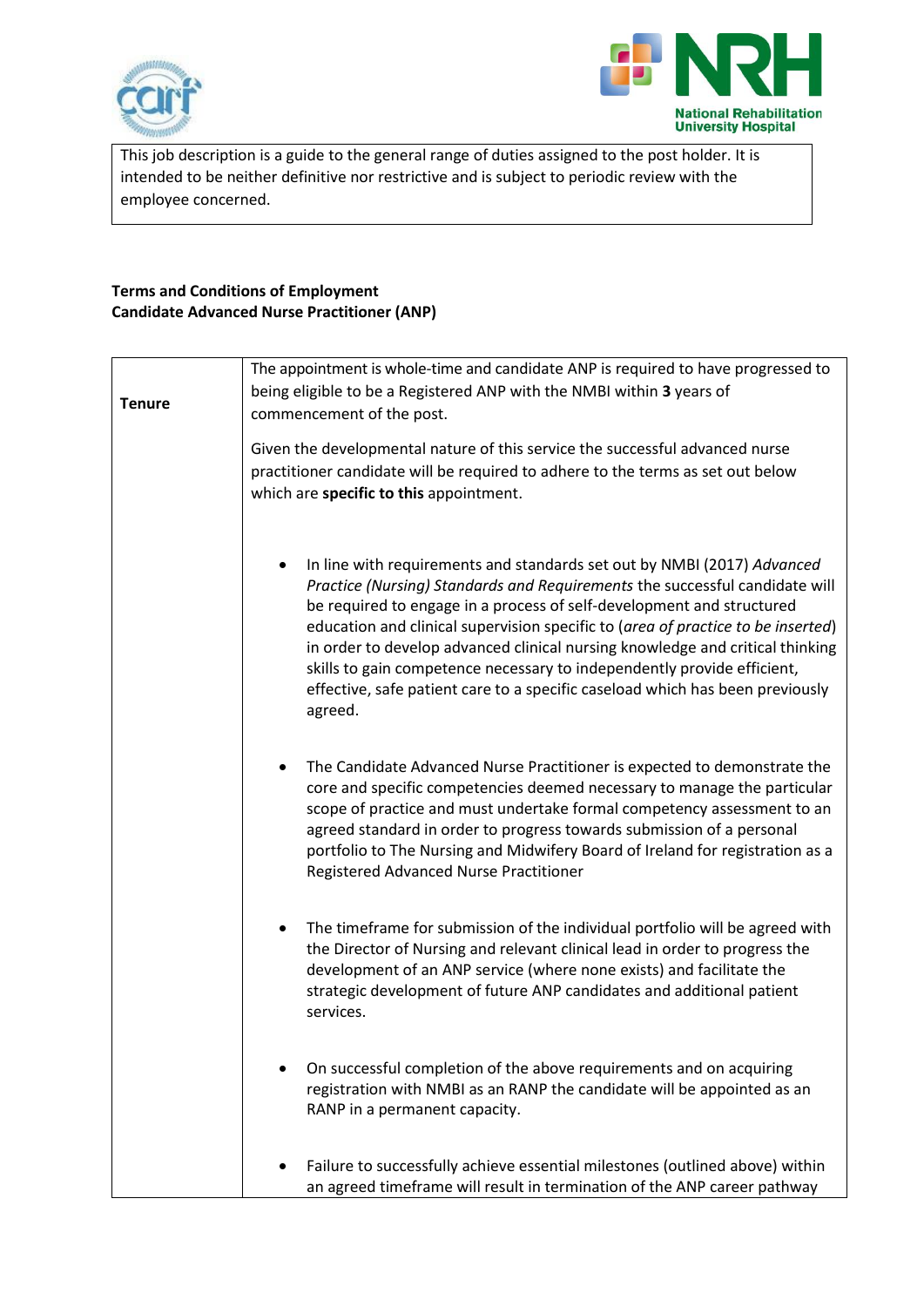



|                     | and return to a previously held substantive post OR re-deployment within<br>the organisation.                                                                                                                                                                                                                                                                                                                                                                                                                                                                                                                                                                                                                                                               |
|---------------------|-------------------------------------------------------------------------------------------------------------------------------------------------------------------------------------------------------------------------------------------------------------------------------------------------------------------------------------------------------------------------------------------------------------------------------------------------------------------------------------------------------------------------------------------------------------------------------------------------------------------------------------------------------------------------------------------------------------------------------------------------------------|
|                     | Appointment as an employee of the Health Service Executive is governed by the Health<br>Act 2004 and the Public Service Management (Recruitment and Appointment) Act<br>2004.                                                                                                                                                                                                                                                                                                                                                                                                                                                                                                                                                                               |
| Remuneration        | The salary scale for this post is in accordance with HSE approved salary scales<br>(aligned to Clinical Nurse Manager 3 salary scale)<br>Candidates who are successful at interview and subsequently meet the necessary<br>registration requirements with NMBI will automatically be appointed into the<br>approved permanent post of RANP Paediatric Rehabilitation                                                                                                                                                                                                                                                                                                                                                                                        |
| <b>Working Week</b> | The standard working week applying to the post is: 37.5 hours<br>HSE Circular 003-2009 "Matching Working Patterns to Service Needs (Extended<br>Working Day / Week Arrangements); Framework for Implementation of Clause 30.4<br>of Towards 2016" applies. Under the terms of this circular, all new entrants and staff<br>appointed to promotional posts from Dec 16 <sup>th</sup> 2008 will be required to work agreed<br>roster / on call arrangements as advised by their line manager. Contracted hours of<br>work are liable to change between the hours of 8am-8pm over seven days to meet<br>the requirements for extended day services in accordance with the terms of the<br>Framework Agreement (Implementation of Clause 30.4 of Towards 2016). |
| <b>Annual Leave</b> | The annual leave associated with the post is in accordance with approved HSE policy                                                                                                                                                                                                                                                                                                                                                                                                                                                                                                                                                                                                                                                                         |
| Superannuation      | All pensionable staff become members of the pension scheme.<br>Applicants for posts in the Mental Health service are advised that Section 65 of the<br>Mental Treatment Act, 1945, does not apply to new entrants to the Mental Health<br>Services as defined by the Public Service Superannuation(Miscellaneous Provisions)<br>Act, 2004 (Section 12 of that Act) New entrants                                                                                                                                                                                                                                                                                                                                                                             |